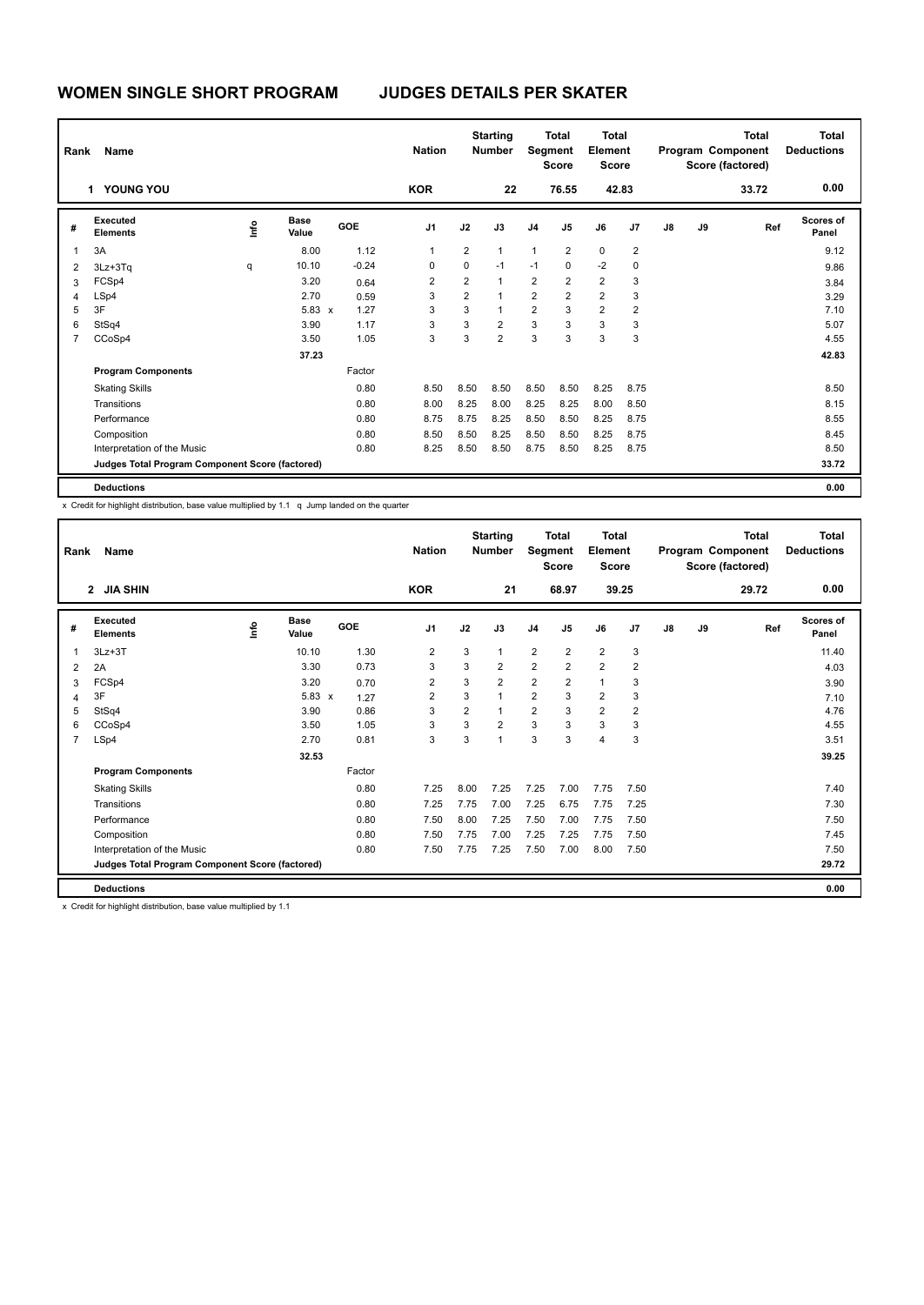| Rank           | Name                                            |      |                      |            | <b>Nation</b>           |                | <b>Starting</b><br><b>Number</b> | Segment        | <b>Total</b><br><b>Score</b> | <b>Total</b><br>Element<br><b>Score</b> |                |    |    | <b>Total</b><br>Program Component<br>Score (factored) | <b>Total</b><br><b>Deductions</b> |
|----------------|-------------------------------------------------|------|----------------------|------------|-------------------------|----------------|----------------------------------|----------------|------------------------------|-----------------------------------------|----------------|----|----|-------------------------------------------------------|-----------------------------------|
|                | <b>HAEIN LEE</b><br>3                           |      |                      |            | <b>KOR</b>              |                | 23                               |                | 68.63                        |                                         | 36.27          |    |    | 32.36                                                 | 0.00                              |
| #              | Executed<br><b>Elements</b>                     | ١nfo | <b>Base</b><br>Value | <b>GOE</b> | J <sub>1</sub>          | J2             | J3                               | J <sub>4</sub> | J <sub>5</sub>               | J6                                      | J7             | J8 | J9 | Ref                                                   | Scores of<br>Panel                |
| $\overline{1}$ | $3Lzq+3T$                                       | q    | 10.10                | $-0.35$    | 0                       | 0              | $-1$                             | $-1$           | $\mathbf 0$                  | $-2$                                    | $-1$           |    |    |                                                       | 9.75                              |
| $\overline{2}$ | 2A                                              |      | 3.30                 | 0.59       | 2                       | $\overline{2}$ | $\mathbf{1}$                     | $\overline{2}$ | $\overline{2}$               | $\mathbf{1}$                            | $\overline{2}$ |    |    |                                                       | 3.89                              |
| 3              | FCSp4                                           |      | 3.20                 | 0.64       | $\overline{\mathbf{c}}$ | $\overline{2}$ | $\mathbf{1}$                     | $\overline{2}$ | $\overline{2}$               | $\overline{2}$                          | $\overline{2}$ |    |    |                                                       | 3.84                              |
| 4              | SSp4                                            |      | 2.50                 | 0.55       | 3                       | $\overline{2}$ | $\mathbf{1}$                     | 3              | $\overline{2}$               | $\overline{2}$                          | 2              |    |    |                                                       | 3.05                              |
| 5              | 3Lo                                             |      | $5.39 \times$        | 0.78       | 2                       | 2              | $\mathbf 0$                      | $\mathbf{1}$   | $\overline{2}$               | $\mathbf{1}$                            | 2              |    |    |                                                       | 6.17                              |
| 6              | CCoSp4                                          |      | 3.50                 | 0.84       | $\overline{2}$          | 3              | $\overline{1}$                   | $\overline{2}$ | $\overline{2}$               | 3                                       | 3              |    |    |                                                       | 4.34                              |
| $\overline{7}$ | StSq4                                           |      | 3.90                 | 1.33       | 4                       | 3              | $\overline{1}$                   | 3              | 4                            | 3                                       | 4              |    |    |                                                       | 5.23                              |
|                |                                                 |      | 31.89                |            |                         |                |                                  |                |                              |                                         |                |    |    |                                                       | 36.27                             |
|                | <b>Program Components</b>                       |      |                      | Factor     |                         |                |                                  |                |                              |                                         |                |    |    |                                                       |                                   |
|                | <b>Skating Skills</b>                           |      |                      | 0.80       | 8.00                    | 8.25           | 8.00                             | 8.00           | 8.00                         | 8.00                                    | 7.75           |    |    |                                                       | 8.00                              |
|                | Transitions                                     |      |                      | 0.80       | 8.00                    | 8.00           | 7.75                             | 8.00           | 7.75                         | 8.00                                    | 8.00           |    |    |                                                       | 7.95                              |
|                | Performance                                     |      |                      | 0.80       | 8.25                    | 8.25           | 8.00                             | 8.25           | 8.00                         | 8.25                                    | 8.00           |    |    |                                                       | 8.15                              |
|                | Composition                                     |      |                      | 0.80       | 8.25                    | 8.00           | 8.00                             | 8.00           | 8.00                         | 8.25                                    | 8.25           |    |    |                                                       | 8.10                              |
|                | Interpretation of the Music                     |      |                      | 0.80       | 8.25                    | 8.25           | 8.00                             | 8.25           | 8.25                         | 8.25                                    | 8.25           |    |    |                                                       | 8.25                              |
|                | Judges Total Program Component Score (factored) |      |                      |            |                         |                |                                  |                |                              |                                         |                |    |    |                                                       | 32.36                             |
|                | <b>Deductions</b>                               |      |                      |            |                         |                |                                  |                |                              |                                         |                |    |    |                                                       | 0.00                              |

| Rank           | <b>Name</b>                                     |         |                      |         | <b>Nation</b>  |                | <b>Starting</b><br><b>Number</b> | Segment        | <b>Total</b><br><b>Score</b> | <b>Total</b><br>Element<br><b>Score</b> |                |    |    | <b>Total</b><br>Program Component<br>Score (factored) | <b>Total</b><br><b>Deductions</b> |
|----------------|-------------------------------------------------|---------|----------------------|---------|----------------|----------------|----------------------------------|----------------|------------------------------|-----------------------------------------|----------------|----|----|-------------------------------------------------------|-----------------------------------|
|                | 4 YELIM KIM                                     |         |                      |         | <b>KOR</b>     |                | 26                               |                | 67.52                        |                                         | 34.80          |    |    | 32.72                                                 | 0.00                              |
| #              | Executed<br><b>Elements</b>                     | lnfo    | <b>Base</b><br>Value | GOE     | J <sub>1</sub> | J2             | J3                               | J <sub>4</sub> | J <sub>5</sub>               | J6                                      | J <sub>7</sub> | J8 | J9 | Ref                                                   | <b>Scores of</b><br>Panel         |
| 1              | $3Lz + 3T$                                      |         | 10.10                | 0.83    | $\overline{2}$ | $\overline{2}$ | 1                                | $\mathbf{1}$   | $\overline{2}$               | $\mathbf{1}$                            | $\overline{1}$ |    |    |                                                       | 10.93                             |
| 2              | 2A                                              |         | 3.30                 | 0.59    | $\overline{2}$ | $\overline{2}$ | 0                                | $\overline{2}$ | $\overline{2}$               | $\overline{2}$                          | $\overline{1}$ |    |    |                                                       | 3.89                              |
| 3              | FCSp4                                           |         | 3.20                 | 0.64    | $\overline{2}$ | $\overline{2}$ | 1                                | $\overline{2}$ | $\overline{2}$               | 3                                       | $\overline{2}$ |    |    |                                                       | 3.84                              |
| $\overline{4}$ | 3F<                                             | $\prec$ | 4.66 $\times$        | $-0.42$ | 0              | $\Omega$       | $-2$                             | $-1$           | $\Omega$                     | $-2$                                    | $-2$           |    |    |                                                       | 4.24                              |
| 5              | StSq4                                           |         | 3.90                 | 1.01    | 3              | 3              | 1                                | $\overline{2}$ | 3                            | 3                                       | $\overline{2}$ |    |    |                                                       | 4.91                              |
| 6              | CCoSp4                                          |         | 3.50                 | 0.84    | 3              | $\overline{2}$ | 0                                | 3              | 3                            | $\overline{2}$                          | $\overline{2}$ |    |    |                                                       | 4.34                              |
| 7              | SSp3                                            |         | 2.10                 | 0.55    | $\overline{4}$ | $\overline{2}$ | 1                                | 3              | 3                            | $\overline{2}$                          | 3              |    |    |                                                       | 2.65                              |
|                |                                                 |         | 30.76                |         |                |                |                                  |                |                              |                                         |                |    |    |                                                       | 34.80                             |
|                | <b>Program Components</b>                       |         |                      | Factor  |                |                |                                  |                |                              |                                         |                |    |    |                                                       |                                   |
|                | <b>Skating Skills</b>                           |         |                      | 0.80    | 8.25           | 8.50           | 8.25                             | 8.25           | 8.25                         | 8.00                                    | 8.25           |    |    |                                                       | 8.25                              |
|                | Transitions                                     |         |                      | 0.80    | 8.00           | 8.25           | 7.75                             | 7.75           | 8.00                         | 8.00                                    | 8.25           |    |    |                                                       | 8.00                              |
|                | Performance                                     |         |                      | 0.80    | 8.00           | 8.50           | 8.00                             | 8.50           | 8.25                         | 8.25                                    | 8.00           |    |    |                                                       | 8.20                              |
|                | Composition                                     |         |                      | 0.80    | 8.50           | 8.50           | 8.00                             | 8.25           | 8.00                         | 8.00                                    | 8.25           |    |    |                                                       | 8.20                              |
|                | Interpretation of the Music                     |         |                      | 0.80    | 8.25           | 8.50           | 8.00                             | 8.50           | 8.25                         | 8.00                                    | 8.25           |    |    |                                                       | 8.25                              |
|                | Judges Total Program Component Score (factored) |         |                      |         |                |                |                                  |                |                              |                                         |                |    |    |                                                       | 32.72                             |
|                | <b>Deductions</b>                               |         |                      |         |                |                |                                  |                |                              |                                         |                |    |    |                                                       | 0.00                              |

< Under-rotated jump x Credit for highlight distribution, base value multiplied by 1.1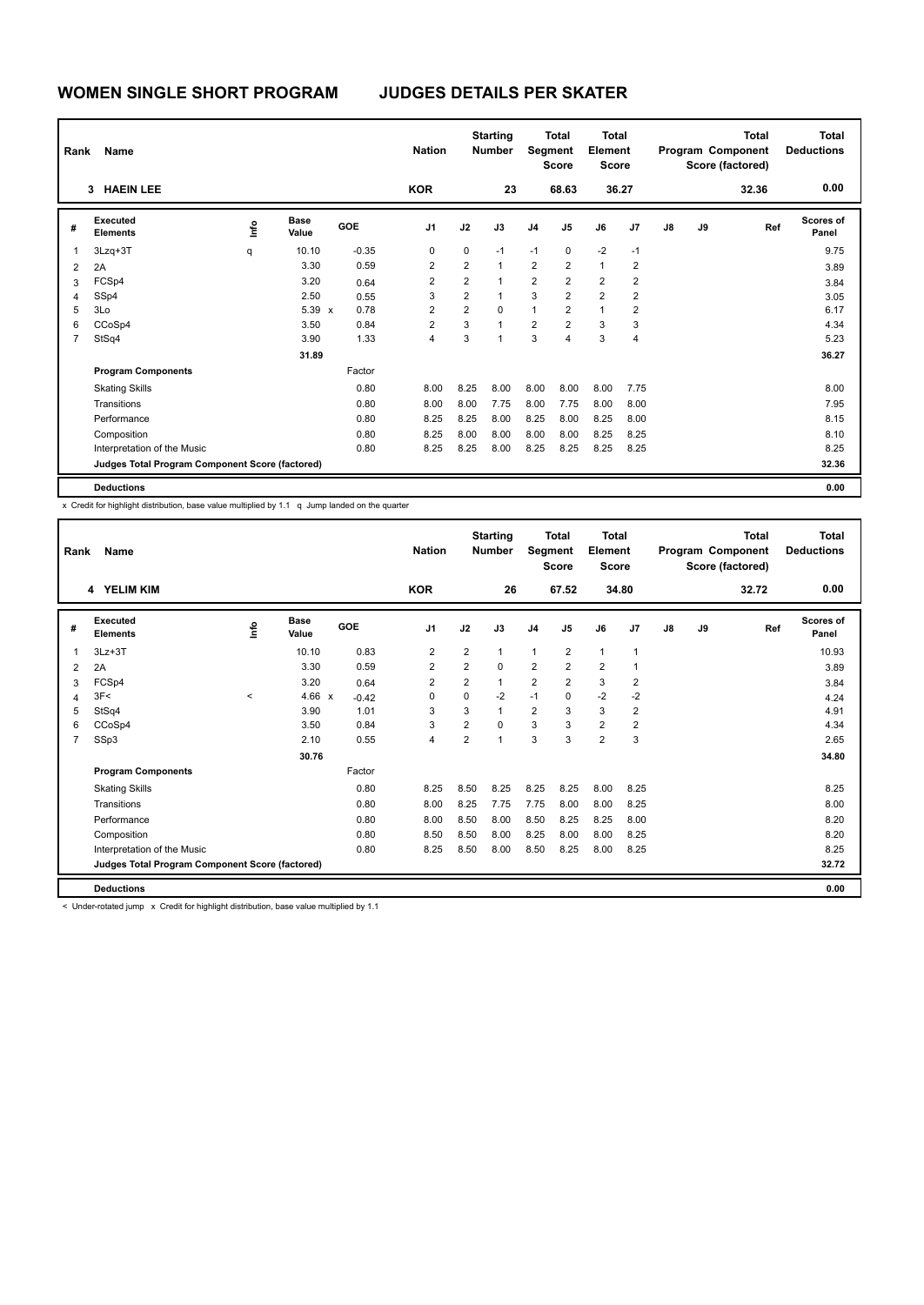| Rank                    | Name                                            |                |                      |                      | <b>Nation</b>           |                | <b>Starting</b><br><b>Number</b> | Segment        | <b>Total</b><br><b>Score</b> | Total<br>Element<br><b>Score</b> |                |    |    | <b>Total</b><br>Program Component<br>Score (factored) | <b>Total</b><br><b>Deductions</b> |
|-------------------------|-------------------------------------------------|----------------|----------------------|----------------------|-------------------------|----------------|----------------------------------|----------------|------------------------------|----------------------------------|----------------|----|----|-------------------------------------------------------|-----------------------------------|
|                         | 5 SEOYEONG WI                                   |                |                      |                      | <b>KOR</b>              |                | 17                               |                | 67.45                        |                                  | 37.93          |    |    | 29.52                                                 | 0.00                              |
| #                       | Executed<br><b>Elements</b>                     | $\frac{6}{10}$ | <b>Base</b><br>Value | <b>GOE</b>           | J <sub>1</sub>          | J2             | J3                               | J <sub>4</sub> | J <sub>5</sub>               | J6                               | J <sub>7</sub> | J8 | J9 | Ref                                                   | <b>Scores of</b><br>Panel         |
| $\overline{\mathbf{1}}$ | 2A                                              |                | 3.30                 | 0.79                 | 3                       | 3              | $\mathbf{1}$                     | $\overline{2}$ | 3                            | $\overline{2}$                   | $\overline{2}$ |    |    |                                                       | 4.09                              |
| $\overline{2}$          | 3F                                              |                | 5.30                 | 0.85                 | $\overline{2}$          | $\overline{2}$ | $\mathbf{1}$                     | $\overline{2}$ | $\overline{2}$               | $\mathbf{1}$                     | 1              |    |    |                                                       | 6.15                              |
| 3                       | FCSp4                                           |                | 3.20                 | 0.58                 | $\overline{\mathbf{c}}$ | $\overline{2}$ | $\mathbf{1}$                     | $\overline{2}$ | $\overline{2}$               | $\mathbf{1}$                     | $\overline{2}$ |    |    |                                                       | 3.78                              |
| $\overline{4}$          | $3Lz + 3T$                                      |                | 11.11                | 0.94<br>$\mathsf{x}$ | 2                       | 3              | $\mathbf{1}$                     | 1              | 1                            | $\overline{2}$                   | 2              |    |    |                                                       | 12.05                             |
| 5                       | StSq4                                           |                | 3.90                 | 0.78                 | 2                       | $\overline{2}$ | $\mathbf{1}$                     | $\overline{2}$ | $\overline{2}$               | $\overline{2}$                   | 2              |    |    |                                                       | 4.68                              |
| 6                       | CCoSp4                                          |                | 3.50                 | 0.63                 | 1                       | $\overline{2}$ | $\overline{2}$                   | $\overline{2}$ | $\overline{2}$               | $\overline{2}$                   | 1              |    |    |                                                       | 4.13                              |
| $\overline{7}$          | SSp4                                            |                | 2.50                 | 0.55                 | $\overline{2}$          | $\overline{2}$ | $\overline{1}$                   | 3              | $\overline{2}$               | $\overline{2}$                   | 3              |    |    |                                                       | 3.05                              |
|                         |                                                 |                | 32.81                |                      |                         |                |                                  |                |                              |                                  |                |    |    |                                                       | 37.93                             |
|                         | <b>Program Components</b>                       |                |                      | Factor               |                         |                |                                  |                |                              |                                  |                |    |    |                                                       |                                   |
|                         | <b>Skating Skills</b>                           |                |                      | 0.80                 | 7.50                    | 8.00           | 7.25                             | 7.50           | 7.50                         | 7.25                             | 7.00           |    |    |                                                       | 7.40                              |
|                         | Transitions                                     |                |                      | 0.80                 | 7.25                    | 7.50           | 7.00                             | 7.00           | 7.25                         | 7.25                             | 7.00           |    |    |                                                       | 7.15                              |
|                         | Performance                                     |                |                      | 0.80                 | 7.75                    | 8.00           | 7.00                             | 7.50           | 7.50                         | 7.25                             | 7.25           |    |    |                                                       | 7.45                              |
|                         | Composition                                     |                |                      | 0.80                 | 7.75                    | 7.75           | 7.25                             | 7.50           | 7.50                         | 7.00                             | 7.25           |    |    |                                                       | 7.45                              |
|                         | Interpretation of the Music                     |                |                      | 0.80                 | 7.50                    | 8.00           | 7.00                             | 7.50           | 7.50                         | 7.25                             | 7.50           |    |    |                                                       | 7.45                              |
|                         | Judges Total Program Component Score (factored) |                |                      |                      |                         |                |                                  |                |                              |                                  |                |    |    |                                                       | 29.52                             |
|                         | <b>Deductions</b>                               |                |                      |                      |                         |                |                                  |                |                              |                                  |                |    |    |                                                       | 0.00                              |

| Rank           | <b>Name</b>                                     |      |                      |        | <b>Nation</b>           |                | <b>Starting</b><br><b>Number</b> | Segment        | <b>Total</b><br><b>Score</b> | <b>Total</b><br>Element<br>Score |                |               |    | <b>Total</b><br>Program Component<br>Score (factored) | <b>Total</b><br><b>Deductions</b> |
|----------------|-------------------------------------------------|------|----------------------|--------|-------------------------|----------------|----------------------------------|----------------|------------------------------|----------------------------------|----------------|---------------|----|-------------------------------------------------------|-----------------------------------|
|                | <b>EUNSOO LIM</b><br>6                          |      |                      |        | <b>KOR</b>              |                | 20                               |                | 66.04                        |                                  | 34.52          |               |    | 31.52                                                 | 0.00                              |
| #              | Executed<br><b>Elements</b>                     | ١mfo | <b>Base</b><br>Value | GOE    | J <sub>1</sub>          | J2             | J3                               | J <sub>4</sub> | J <sub>5</sub>               | J6                               | J <sub>7</sub> | $\mathsf{J}8$ | J9 | Ref                                                   | <b>Scores of</b><br>Panel         |
| $\overline{1}$ | $3Lz + 2T$                                      |      | 7.20                 | 0.83   | $\mathbf{1}$            | $\overline{2}$ | 1                                | $\mathbf{1}$   | $\overline{2}$               | $\mathbf{1}$                     | $\overline{2}$ |               |    |                                                       | 8.03                              |
| 2              | 2A                                              |      | 3.30                 | 0.33   | $\overline{1}$          | 1              | 1                                | $\overline{1}$ | $\mathbf{1}$                 | $\overline{2}$                   | $\overline{1}$ |               |    |                                                       | 3.63                              |
| 3              | FCSp4                                           |      | 3.20                 | 0.64   | $\overline{\mathbf{c}}$ | $\overline{2}$ |                                  | $\overline{2}$ | $\overline{2}$               | 2                                | $\overline{2}$ |               |    |                                                       | 3.84                              |
| 4              | 3F                                              |      | $5.83 \times$        | 0.95   | $\overline{2}$          | $\overline{ }$ |                                  | $\overline{2}$ | $\overline{2}$               | $\overline{2}$                   | $\overline{2}$ |               |    |                                                       | 6.78                              |
| 5              | LSp4                                            |      | 2.70                 | 0.49   | $\overline{2}$          | $\overline{ }$ |                                  | $\overline{2}$ | $\overline{2}$               | 3                                | $\overline{2}$ |               |    |                                                       | 3.19                              |
| 6              | CCoSp4                                          |      | 3.50                 | 0.56   | $\overline{1}$          | 1              | 1                                | $\overline{2}$ | $\overline{2}$               | $\overline{\mathbf{c}}$          | $\overline{2}$ |               |    |                                                       | 4.06                              |
| 7              | StSq4                                           |      | 3.90                 | 1.09   | 3                       | 3              | 1                                | 3              | 3                            | 3                                | $\overline{2}$ |               |    |                                                       | 4.99                              |
|                |                                                 |      | 29.63                |        |                         |                |                                  |                |                              |                                  |                |               |    |                                                       | 34.52                             |
|                | <b>Program Components</b>                       |      |                      | Factor |                         |                |                                  |                |                              |                                  |                |               |    |                                                       |                                   |
|                | <b>Skating Skills</b>                           |      |                      | 0.80   | 7.75                    | 7.75           | 7.75                             | 8.25           | 7.75                         | 7.75                             | 7.50           |               |    |                                                       | 7.75                              |
|                | Transitions                                     |      |                      | 0.80   | 8.00                    | 7.50           | 7.50                             | 8.00           | 7.75                         | 7.75                             | 7.00           |               |    |                                                       | 7.70                              |
|                | Performance                                     |      |                      | 0.80   | 7.75                    | 8.00           | 7.75                             | 8.25           | 8.00                         | 8.25                             | 7.50           |               |    |                                                       | 7.95                              |
|                | Composition                                     |      |                      | 0.80   | 8.00                    | 8.00           | 7.75                             | 8.25           | 8.00                         | 8.00                             | 7.75           |               |    |                                                       | 7.95                              |
|                | Interpretation of the Music                     |      |                      | 0.80   | 8.00                    | 8.00           | 7.75                             | 8.50           | 8.25                         | 8.25                             | 7.75           |               |    |                                                       | 8.05                              |
|                | Judges Total Program Component Score (factored) |      |                      |        |                         |                |                                  |                |                              |                                  |                |               |    |                                                       | 31.52                             |
|                | <b>Deductions</b>                               |      |                      |        |                         |                |                                  |                |                              |                                  |                |               |    |                                                       | 0.00                              |
|                |                                                 |      |                      |        |                         |                |                                  |                |                              |                                  |                |               |    |                                                       |                                   |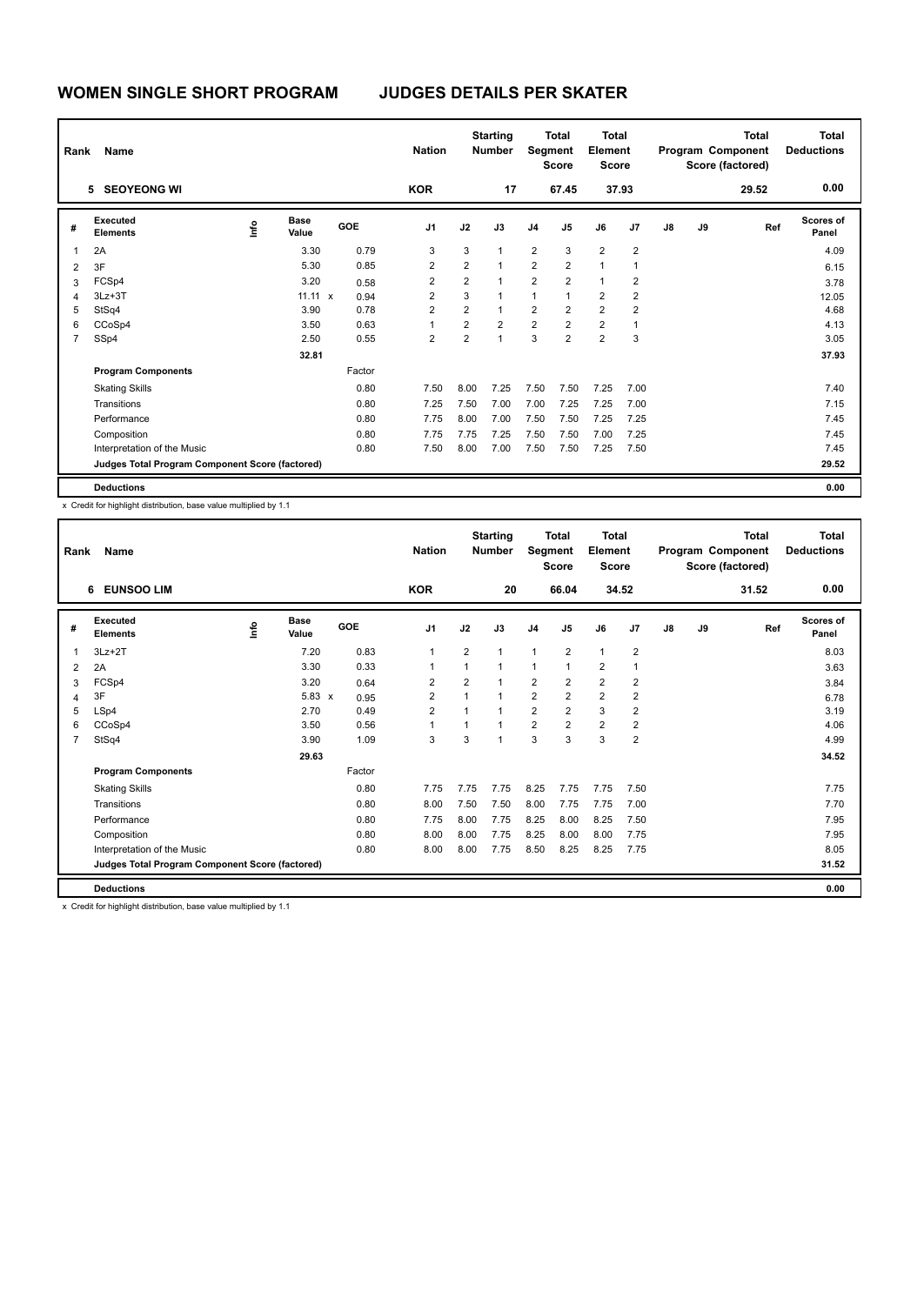| Rank           | Name                                            |      |                      |            | <b>Nation</b>           |                         | <b>Starting</b><br><b>Number</b> | Segment        | <b>Total</b><br><b>Score</b> | <b>Total</b><br>Element<br><b>Score</b> |                |    |    | <b>Total</b><br>Program Component<br>Score (factored) | <b>Total</b><br><b>Deductions</b> |
|----------------|-------------------------------------------------|------|----------------------|------------|-------------------------|-------------------------|----------------------------------|----------------|------------------------------|-----------------------------------------|----------------|----|----|-------------------------------------------------------|-----------------------------------|
|                | <b>MINCHAE KIM</b><br>7                         |      |                      |            | <b>KOR</b>              |                         | 15                               |                | 65.12                        |                                         | 36.40          |    |    | 28.72                                                 | 0.00                              |
| #              | Executed<br><b>Elements</b>                     | lnfo | <b>Base</b><br>Value | <b>GOE</b> | J <sub>1</sub>          | J2                      | J3                               | J <sub>4</sub> | J <sub>5</sub>               | J6                                      | J7             | J8 | J9 | Ref                                                   | <b>Scores of</b><br>Panel         |
| $\overline{1}$ | $3F+3T$                                         |      | 9.50                 | 1.06       | 3                       | $\overline{2}$          | $\mathbf{1}$                     | $\overline{2}$ | $\overline{2}$               | $\overline{2}$                          | $\overline{2}$ |    |    |                                                       | 10.56                             |
| $\overline{2}$ | 2A                                              |      | 3.30                 | 0.66       | $\overline{2}$          | $\overline{2}$          | $\mathbf{1}$                     | $\overline{2}$ | $\overline{2}$               | $\overline{2}$                          | 2              |    |    |                                                       | 3.96                              |
| 3              | CCoSp4                                          |      | 3.50                 | 0.98       | $\overline{\mathbf{c}}$ | 3                       | $\mathbf{1}$                     | 3              | 3                            | 3                                       | 3              |    |    |                                                       | 4.48                              |
| $\overline{4}$ | 3Lz                                             |      | $6.49 \times$        | 0.47       | 1                       | 1                       | 0                                | 0              | $\overline{2}$               | $\mathbf{1}$                            |                |    |    |                                                       | 6.96                              |
| 5              | FCSp3                                           |      | 2.80                 | 0.56       | 2                       | $\overline{\mathbf{c}}$ | $\mathbf 0$                      | $\overline{2}$ | $\overline{2}$               | $\overline{2}$                          | 2              |    |    |                                                       | 3.36                              |
| 6              | StSq3                                           |      | 3.30                 | 0.59       | 3                       | $\overline{2}$          | $\overline{1}$                   | 1              | $\overline{2}$               | $\overline{2}$                          | $\overline{2}$ |    |    |                                                       | 3.89                              |
| $\overline{7}$ | LSp4                                            |      | 2.70                 | 0.49       | $\overline{2}$          | $\overline{2}$          | $\overline{1}$                   | $\overline{1}$ | $\overline{2}$               | $\overline{2}$                          | $\overline{2}$ |    |    |                                                       | 3.19                              |
|                |                                                 |      | 31.59                |            |                         |                         |                                  |                |                              |                                         |                |    |    |                                                       | 36.40                             |
|                | <b>Program Components</b>                       |      |                      | Factor     |                         |                         |                                  |                |                              |                                         |                |    |    |                                                       |                                   |
|                | <b>Skating Skills</b>                           |      |                      | 0.80       | 7.25                    | 7.50                    | 7.25                             | 7.00           | 7.25                         | 7.75                                    | 7.00           |    |    |                                                       | 7.25                              |
|                | Transitions                                     |      |                      | 0.80       | 7.00                    | 7.25                    | 6.75                             | 6.75           | 7.00                         | 7.75                                    | 6.25           |    |    |                                                       | 6.95                              |
|                | Performance                                     |      |                      | 0.80       | 7.50                    | 7.75                    | 7.00                             | 7.25           | 7.25                         | 7.50                                    | 7.00           |    |    |                                                       | 7.30                              |
|                | Composition                                     |      |                      | 0.80       | 7.50                    | 7.50                    | 7.00                             | 7.00           | 7.00                         | 7.50                                    | 7.00           |    |    |                                                       | 7.20                              |
|                | Interpretation of the Music                     |      |                      | 0.80       | 7.25                    | 7.50                    | 7.00                             | 7.25           | 7.00                         | 7.75                                    | 6.75           |    |    |                                                       | 7.20                              |
|                | Judges Total Program Component Score (factored) |      |                      |            |                         |                         |                                  |                |                              |                                         |                |    |    |                                                       | 28.72                             |
|                | <b>Deductions</b>                               |      |                      |            |                         |                         |                                  |                |                              |                                         |                |    |    |                                                       | 0.00                              |

| Rank           | <b>Name</b>                                     |    |                      |         | <b>Nation</b>  |                | <b>Starting</b><br><b>Number</b> | Segment        | <b>Total</b><br><b>Score</b> | <b>Total</b><br>Element<br>Score |                |               |    | <b>Total</b><br>Program Component<br>Score (factored) | <b>Total</b><br><b>Deductions</b> |
|----------------|-------------------------------------------------|----|----------------------|---------|----------------|----------------|----------------------------------|----------------|------------------------------|----------------------------------|----------------|---------------|----|-------------------------------------------------------|-----------------------------------|
|                | <b>CHAEYEON KIM</b><br>8                        |    |                      |         | <b>KOR</b>     |                | 24                               |                | 64.90                        |                                  | 35.82          |               |    | 29.08                                                 | 0.00                              |
| #              | Executed<br><b>Elements</b>                     | ١m | <b>Base</b><br>Value | GOE     | J <sub>1</sub> | J2             | J3                               | J <sub>4</sub> | J <sub>5</sub>               | J6                               | J <sub>7</sub> | $\mathsf{J}8$ | J9 | Ref                                                   | <b>Scores of</b><br>Panel         |
| 1              | $3Lz + 3T$                                      |    | 10.10                | 0.12    | $\mathbf{1}$   | $\overline{2}$ | 0                                | $\mathbf 0$    | $\mathbf 0$                  | $\mathbf 0$                      | $\mathbf 0$    |               |    |                                                       | 10.22                             |
| 2              | 2A                                              |    | 3.30                 | 0.33    | $\overline{2}$ | 1              | 1                                | 1              | $\mathbf{1}$                 | $\mathbf{1}$                     | $\mathbf{1}$   |               |    |                                                       | 3.63                              |
| 3              | FCSp4                                           |    | 3.20                 | 0.64    | $\overline{2}$ | $\overline{2}$ | 1                                | $\overline{2}$ | $\overline{2}$               | $\overline{2}$                   | $\overline{2}$ |               |    |                                                       | 3.84                              |
| 4              | 3F!                                             |    | $5.83 \times$        | $-0.11$ | 0              | $\Omega$       | $-1$                             | $\mathbf 0$    | $\Omega$                     | $-1$                             | $\mathbf 0$    |               |    |                                                       | 5.72                              |
| 5              | LSp4                                            |    | 2.70                 | 0.70    | $\overline{2}$ | 3              | $\overline{2}$                   | $\overline{2}$ | 3                            | 3                                | 3              |               |    |                                                       | 3.40                              |
| 6              | StSq4                                           |    | 3.90                 | 0.70    | 3              | $\overline{2}$ | 1                                | $\overline{1}$ | 3                            | 2                                | $\overline{1}$ |               |    |                                                       | 4.60                              |
| $\overline{7}$ | CCoSp4                                          |    | 3.50                 | 0.91    | 3              | 3              | 1                                | $\overline{2}$ | 3                            | 3                                | $\overline{2}$ |               |    |                                                       | 4.41                              |
|                |                                                 |    | 32.53                |         |                |                |                                  |                |                              |                                  |                |               |    |                                                       | 35.82                             |
|                | <b>Program Components</b>                       |    |                      | Factor  |                |                |                                  |                |                              |                                  |                |               |    |                                                       |                                   |
|                | <b>Skating Skills</b>                           |    |                      | 0.80    | 7.00           | 7.50           | 7.50                             | 7.25           | 7.25                         | 7.50                             | 6.75           |               |    |                                                       | 7.30                              |
|                | Transitions                                     |    |                      | 0.80    | 7.25           | 7.50           | 7.00                             | 6.75           | 7.00                         | 7.75                             | 6.75           |               |    |                                                       | 7.10                              |
|                | Performance                                     |    |                      | 0.80    | 7.50           | 7.75           | 7.25                             | 7.25           | 7.25                         | 7.50                             | 6.75           |               |    |                                                       | 7.35                              |
|                | Composition                                     |    |                      | 0.80    | 7.50           | 7.50           | 7.50                             | 7.00           | 7.00                         | 7.50                             | 6.75           |               |    |                                                       | 7.30                              |
|                | Interpretation of the Music                     |    |                      | 0.80    | 7.25           | 7.50           | 7.25                             | 7.25           | 7.25                         | 7.75                             | 7.00           |               |    |                                                       | 7.30                              |
|                | Judges Total Program Component Score (factored) |    |                      |         |                |                |                                  |                |                              |                                  |                |               |    |                                                       | 29.08                             |
|                | <b>Deductions</b>                               |    |                      |         |                |                |                                  |                |                              |                                  |                |               |    |                                                       | 0.00                              |

x Credit for highlight distribution, base value multiplied by 1.1 ! Not clear edge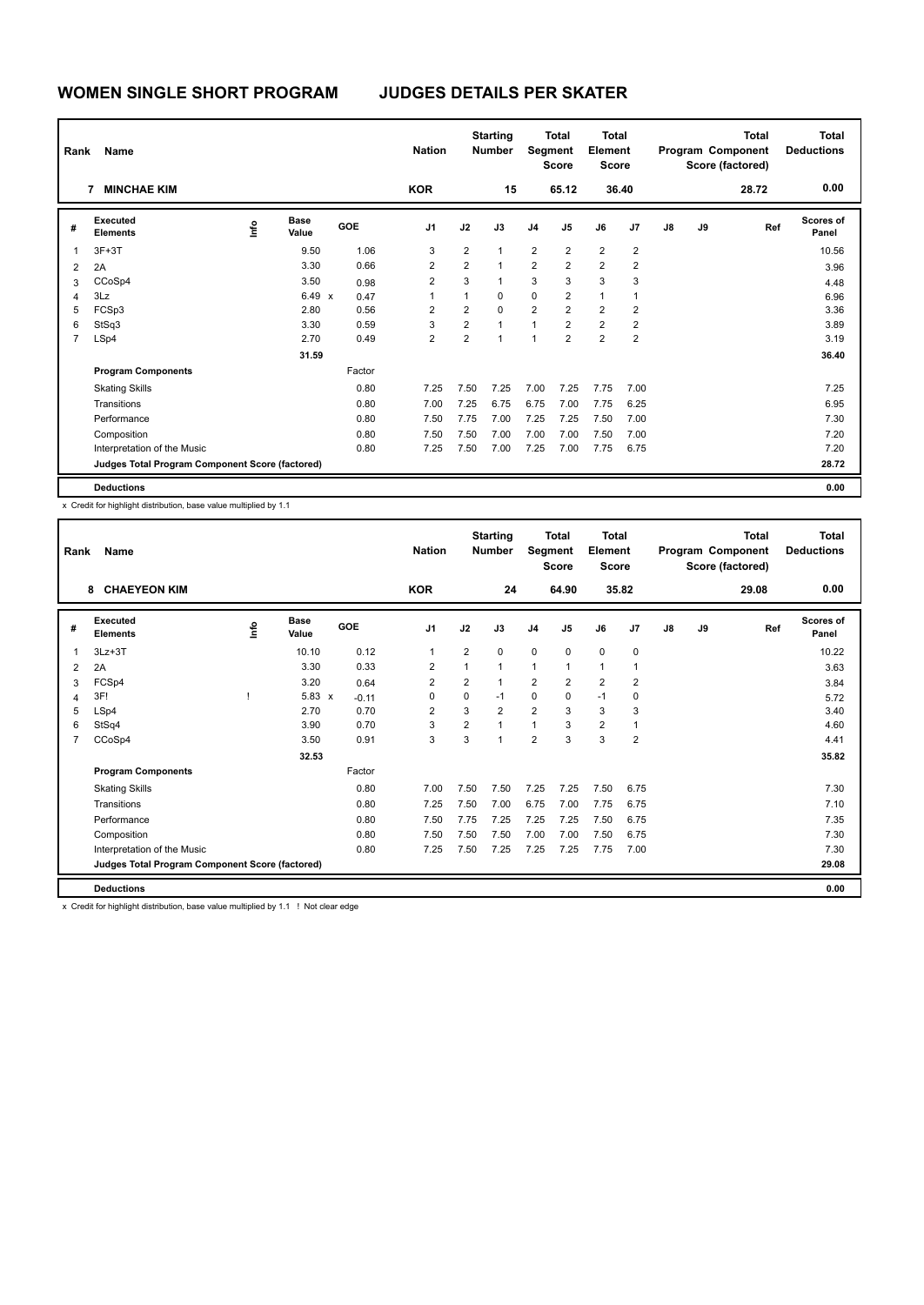| Rank                     | Name                                            |                | <b>Nation</b>        |            | <b>Starting</b><br><b>Number</b> | Segment        | <b>Total</b><br><b>Score</b> | Total<br>Element<br><b>Score</b> |                         |                |                | <b>Total</b><br>Program Component<br>Score (factored) | <b>Total</b><br><b>Deductions</b> |       |                           |
|--------------------------|-------------------------------------------------|----------------|----------------------|------------|----------------------------------|----------------|------------------------------|----------------------------------|-------------------------|----------------|----------------|-------------------------------------------------------|-----------------------------------|-------|---------------------------|
|                          | <b>AHSUN YUN</b><br>9                           |                |                      |            | <b>KOR</b>                       |                | 25                           |                                  | 64.81                   |                | 35.73          |                                                       |                                   | 29.08 | 0.00                      |
| #                        | Executed<br><b>Elements</b>                     | $\frac{6}{10}$ | <b>Base</b><br>Value | <b>GOE</b> | J <sub>1</sub>                   | J2             | J3                           | J <sub>4</sub>                   | J <sub>5</sub>          | J6             | J <sub>7</sub> | J8                                                    | J9                                | Ref   | <b>Scores of</b><br>Panel |
| $\overline{\phantom{a}}$ | $3Lz + 3T$                                      |                | 10.10                | 1.30       | 2                                | 3              | $\mathbf{1}$                 | $\overline{2}$                   | 3                       | $\overline{2}$ | 2              |                                                       |                                   |       | 11.40                     |
| $\overline{2}$           | 2A                                              |                | 3.30                 | $-1.12$    | -3                               | $-4$           | $-4$                         | $-3$                             | $-2$                    | $-3$           | $-4$           |                                                       |                                   |       | 2.18                      |
| 3                        | FCSp4                                           |                | 3.20                 | 0.64       | $\overline{\mathbf{c}}$          | $\overline{2}$ | $\overline{2}$               | $\overline{2}$                   | $\overline{2}$          | $\overline{2}$ | $\overline{2}$ |                                                       |                                   |       | 3.84                      |
| 4                        | 3F                                              |                | 5.83 x               | 1.06       | 3                                | $\overline{2}$ | $\mathbf{1}$                 | $\overline{2}$                   | $\overline{\mathbf{c}}$ | $\overline{2}$ | 2              |                                                       |                                   |       | 6.89                      |
| 5                        | CCoSp4                                          |                | 3.50                 | 0.98       | 3                                | 3              | $\mathbf{1}$                 | $\overline{2}$                   | 3                       | 3              | 3              |                                                       |                                   |       | 4.48                      |
| 6                        | StSq3                                           |                | 3.30                 | 0.66       | $\overline{2}$                   | $\overline{2}$ | $\Omega$                     | $\overline{2}$                   | $\overline{2}$          | $\overline{2}$ | 3              |                                                       |                                   |       | 3.96                      |
| 7                        | LSp3                                            |                | 2.40                 | 0.58       | $\overline{2}$                   | 3              | $\overline{1}$               | 3                                | 3                       | $\overline{2}$ | $\overline{2}$ |                                                       |                                   |       | 2.98                      |
|                          |                                                 |                | 31.63                |            |                                  |                |                              |                                  |                         |                |                |                                                       |                                   |       | 35.73                     |
|                          | <b>Program Components</b>                       |                |                      | Factor     |                                  |                |                              |                                  |                         |                |                |                                                       |                                   |       |                           |
|                          | <b>Skating Skills</b>                           |                |                      | 0.80       | 7.25                             | 8.00           | 7.25                         | 7.50                             | 7.25                    | 7.50           | 7.25           |                                                       |                                   |       | 7.35                      |
|                          | Transitions                                     |                |                      | 0.80       | 7.00                             | 7.75           | 6.75                         | 7.00                             | 7.00                    | 7.50           | 7.00           |                                                       |                                   |       | 7.10                      |
|                          | Performance                                     |                |                      | 0.80       | 7.00                             | 7.75           | 7.00                         | 7.25                             | 7.00                    | 7.25           | 7.25           |                                                       |                                   |       | 7.15                      |
|                          | Composition                                     |                |                      | 0.80       | 7.25                             | 7.75           | 7.25                         | 7.25                             | 7.25                    | 7.50           | 7.50           |                                                       |                                   |       | 7.35                      |
|                          | Interpretation of the Music                     |                |                      | 0.80       | 7.25                             | 8.00           | 7.00                         | 7.50                             | 7.25                    | 7.50           | 7.50           |                                                       |                                   |       | 7.40                      |
|                          | Judges Total Program Component Score (factored) |                |                      |            |                                  |                |                              |                                  |                         |                |                |                                                       |                                   |       | 29.08                     |
|                          | <b>Deductions</b>                               |                |                      |            |                                  |                |                              |                                  |                         |                |                |                                                       |                                   |       | 0.00                      |

| Rank | Name                                            |      |                      |        | <b>Nation</b>           |                | <b>Starting</b><br><b>Number</b> | Segment        | <b>Total</b><br><b>Score</b> | <b>Total</b><br>Element<br><b>Score</b> |                |               |    | <b>Total</b><br>Program Component<br>Score (factored) | Total<br><b>Deductions</b> |
|------|-------------------------------------------------|------|----------------------|--------|-------------------------|----------------|----------------------------------|----------------|------------------------------|-----------------------------------------|----------------|---------------|----|-------------------------------------------------------|----------------------------|
|      | <b>SEOYEON JI</b><br>10                         |      |                      |        | <b>KOR</b>              |                | 19                               |                | 62.05                        |                                         | 33.53          |               |    | 28.52                                                 | 0.00                       |
| #    | Executed<br><b>Elements</b>                     | ١mfo | <b>Base</b><br>Value | GOE    | J <sub>1</sub>          | J2             | J3                               | J <sub>4</sub> | J5                           | J6                                      | J <sub>7</sub> | $\mathsf{J}8$ | J9 | Ref                                                   | Scores of<br>Panel         |
| 1    | $3Lz + 3T$                                      |      | 10.10                | 0.71   | $\mathbf{1}$            | $\overline{2}$ | 1                                | $\mathbf{1}$   | $\mathbf{1}$                 | $\mathbf{1}$                            | $\overline{2}$ |               |    |                                                       | 10.81                      |
| 2    | 2A                                              |      | 3.30                 | 0.59   | $\mathbf{1}$            | $\overline{2}$ | $\Omega$                         | $\overline{2}$ | $\overline{2}$               | $\overline{2}$                          | 3              |               |    |                                                       | 3.89                       |
| 3    | FCSp                                            |      | 0.00                 | 0.00   |                         |                |                                  |                |                              |                                         |                |               |    |                                                       | 0.00                       |
| 4    | 3F                                              |      | 5.83 x               | 1.06   | $\overline{2}$          | $\overline{2}$ | 0                                | $\overline{2}$ | $\overline{2}$               | $\overline{2}$                          | $\overline{2}$ |               |    |                                                       | 6.89                       |
| 5    | LSp4                                            |      | 2.70                 | 0.43   | $\overline{2}$          | $\overline{2}$ | 1                                | $\overline{2}$ | $\mathbf{1}$                 | $\mathbf{1}$                            | $\overline{2}$ |               |    |                                                       | 3.13                       |
| 6    | StSq4                                           |      | 3.90                 | 0.78   | $\overline{\mathbf{c}}$ | $\overline{2}$ |                                  | $\overline{2}$ | $\overline{2}$               | 2                                       | 3              |               |    |                                                       | 4.68                       |
| 7    | CCoSp4                                          |      | 3.50                 | 0.63   | $\overline{2}$          | 1              | 1                                | $\overline{2}$ | $\overline{2}$               | $\overline{2}$                          | $\overline{2}$ |               |    |                                                       | 4.13                       |
|      |                                                 |      | 29.33                |        |                         |                |                                  |                |                              |                                         |                |               |    |                                                       | 33.53                      |
|      | <b>Program Components</b>                       |      |                      | Factor |                         |                |                                  |                |                              |                                         |                |               |    |                                                       |                            |
|      | <b>Skating Skills</b>                           |      |                      | 0.80   | 7.00                    | 7.75           | 7.00                             | 7.50           | 7.25                         | 7.25                                    | 7.25           |               |    |                                                       | 7.25                       |
|      | Transitions                                     |      |                      | 0.80   | 6.75                    | 7.50           | 6.50                             | 7.25           | 6.75                         | 7.00                                    | 7.25           |               |    |                                                       | 7.00                       |
|      | Performance                                     |      |                      | 0.80   | 6.75                    | 7.75           | 6.75                             | 7.50           | 7.00                         | 7.25                                    | 7.25           |               |    |                                                       | 7.15                       |
|      | Composition                                     |      |                      | 0.80   | 7.00                    | 7.75           | 6.75                             | 7.25           | 7.00                         | 7.00                                    | 7.00           |               |    |                                                       | 7.05                       |
|      | Interpretation of the Music                     |      |                      | 0.80   | 7.00                    | 7.75           | 6.75                             | 7.50           | 7.00                         | 7.25                                    | 7.25           |               |    |                                                       | 7.20                       |
|      | Judges Total Program Component Score (factored) |      |                      |        |                         |                |                                  |                |                              |                                         |                |               |    |                                                       | 28.52                      |
|      | <b>Deductions</b>                               |      |                      |        |                         |                |                                  |                |                              |                                         |                |               |    |                                                       | 0.00                       |
|      |                                                 | .    |                      |        |                         |                |                                  |                |                              |                                         |                |               |    |                                                       |                            |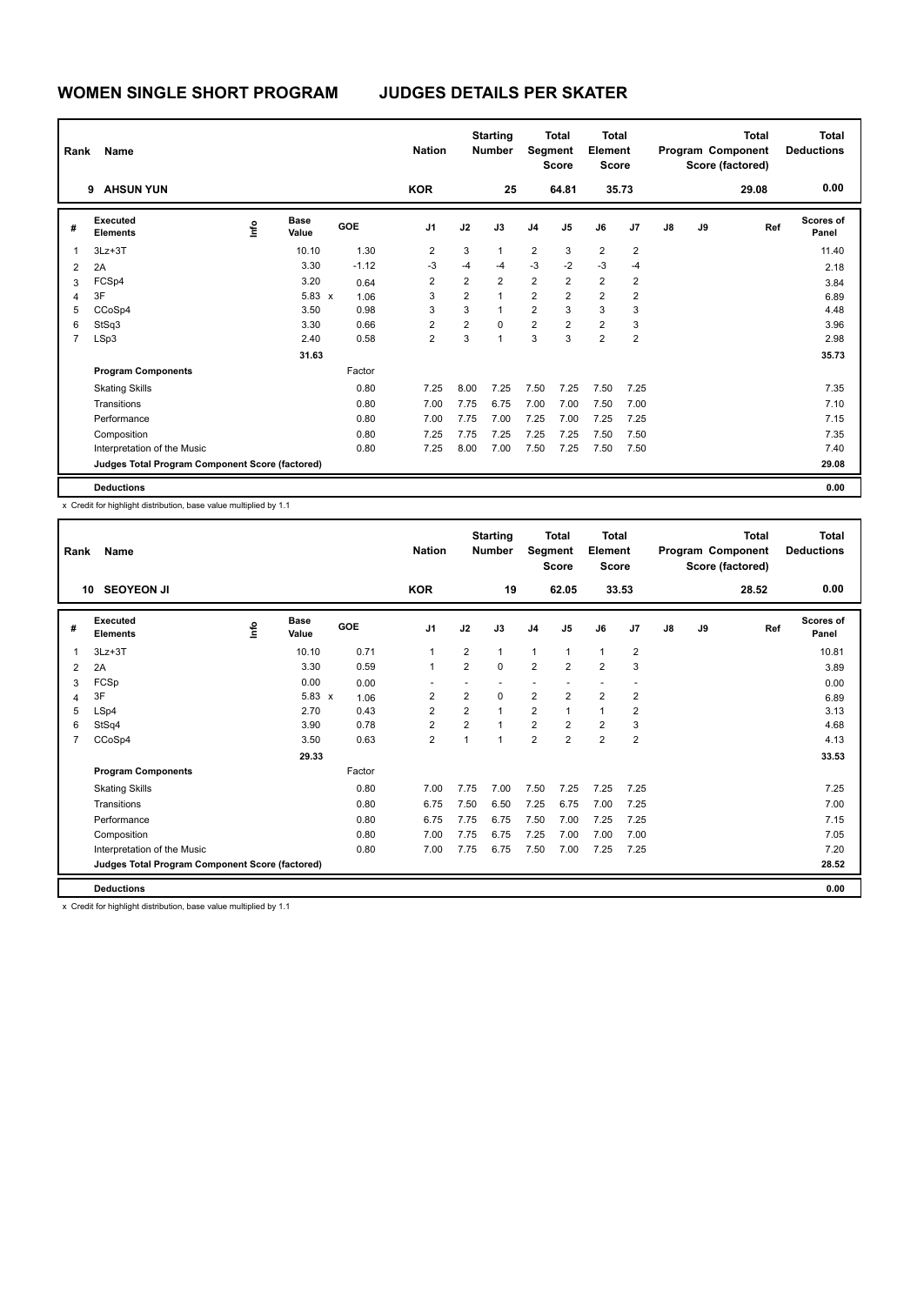| Rank           | Name                                            |                |                      |            | <b>Nation</b>  |                | <b>Starting</b><br><b>Number</b> | Segment        | <b>Total</b><br><b>Score</b> | Total<br>Element<br><b>Score</b> |                |    |    | Total<br>Program Component<br>Score (factored) | <b>Total</b><br><b>Deductions</b> |
|----------------|-------------------------------------------------|----------------|----------------------|------------|----------------|----------------|----------------------------------|----------------|------------------------------|----------------------------------|----------------|----|----|------------------------------------------------|-----------------------------------|
|                | <b>HEESUE HAN</b><br>11                         |                |                      |            | <b>KOR</b>     |                | 16                               |                | 61.37                        |                                  | 34.81          |    |    | 26.56                                          | 0.00                              |
| #              | Executed<br><b>Elements</b>                     | $\frac{6}{10}$ | <b>Base</b><br>Value | <b>GOE</b> | J <sub>1</sub> | J2             | J3                               | J <sub>4</sub> | J <sub>5</sub>               | J6                               | J <sub>7</sub> | J8 | J9 | Ref                                            | <b>Scores of</b><br>Panel         |
| 1              | $3T+3T$                                         |                | 8.40                 | 0.50       | 2              | 1              | $\mathbf{1}$                     | $\mathbf{1}$   | $\mathbf{1}$                 | $\mathbf{1}$                     | 2              |    |    |                                                | 8.90                              |
| $\overline{2}$ | 3Lz                                             |                | 5.90                 | 0.35       | 1              | 0              | $\mathbf 0$                      | 0              | $\mathbf{1}$                 | $\mathbf{1}$                     | 1              |    |    |                                                | 6.25                              |
| 3              | FCSp4                                           |                | 3.20                 | 0.64       | $\overline{2}$ | $\overline{2}$ | $\mathbf{1}$                     | $\overline{2}$ | $\overline{2}$               | $\overline{2}$                   | $\overline{2}$ |    |    |                                                | 3.84                              |
| $\overline{4}$ | LSp4                                            |                | 2.70                 | 0.81       | 3              | 4              | $\overline{2}$                   | 3              | 3                            | 3                                | 3              |    |    |                                                | 3.51                              |
| 5              | 2A                                              |                | $3.63 \times$        | 0.59       | 2              | $\overline{2}$ | $\mathbf{1}$                     | $\mathbf{1}$   | $\overline{\mathbf{c}}$      | $\overline{2}$                   | 2              |    |    |                                                | 4.22                              |
| 6              | StSq3                                           |                | 3.30                 | 0.66       | $\overline{2}$ | $\overline{2}$ | $\blacktriangleleft$             | $\overline{2}$ | 3                            | $\overline{2}$                   | $\overline{2}$ |    |    |                                                | 3.96                              |
| $\overline{7}$ | CCoSp4                                          |                | 3.50                 | 0.63       | $\overline{2}$ | $\overline{2}$ | $\overline{1}$                   | 3              | $\overline{2}$               | $\overline{2}$                   | 1              |    |    |                                                | 4.13                              |
|                |                                                 |                | 30.63                |            |                |                |                                  |                |                              |                                  |                |    |    |                                                | 34.81                             |
|                | <b>Program Components</b>                       |                |                      | Factor     |                |                |                                  |                |                              |                                  |                |    |    |                                                |                                   |
|                | <b>Skating Skills</b>                           |                |                      | 0.80       | 7.00           | 7.00           | 6.50                             | 6.50           | 6.25                         | 7.00                             | 6.50           |    |    |                                                | 6.70                              |
|                | Transitions                                     |                |                      | 0.80       | 6.50           | 6.75           | 6.25                             | 6.50           | 6.00                         | 6.75                             | 6.50           |    |    |                                                | 6.50                              |
|                | Performance                                     |                |                      | 0.80       | 7.00           | 7.25           | 6.50                             | 6.75           | 6.50                         | 6.75                             | 6.75           |    |    |                                                | 6.75                              |
|                | Composition                                     |                |                      | 0.80       | 7.00           | 7.00           | 6.50                             | 6.50           | 6.25                         | 6.50                             | 6.50           |    |    |                                                | 6.60                              |
|                | Interpretation of the Music                     |                |                      | 0.80       | 6.75           | 7.00           | 6.50                             | 6.75           | 6.25                         | 6.75                             | 6.50           |    |    |                                                | 6.65                              |
|                | Judges Total Program Component Score (factored) |                |                      |            |                |                |                                  |                |                              |                                  |                |    |    |                                                | 26.56                             |
|                | <b>Deductions</b>                               |                |                      |            |                |                |                                  |                |                              |                                  |                |    |    |                                                | 0.00                              |

| Rank           | Name                                                                                   |         |                      |            | <b>Nation</b>  |                | <b>Starting</b><br><b>Number</b> | <b>Segment</b> | <b>Total</b><br><b>Score</b> | <b>Total</b><br>Element<br>Score |                |               |    | <b>Total</b><br>Program Component<br>Score (factored) | Total<br><b>Deductions</b> |
|----------------|----------------------------------------------------------------------------------------|---------|----------------------|------------|----------------|----------------|----------------------------------|----------------|------------------------------|----------------------------------|----------------|---------------|----|-------------------------------------------------------|----------------------------|
| 12             | <b>BOIN MOON</b>                                                                       |         |                      |            | <b>KOR</b>     |                | 14                               |                | 58.00                        |                                  | 31.84          |               |    | 26.16                                                 | 0.00                       |
| #              | Executed<br><b>Elements</b>                                                            | ١m      | <b>Base</b><br>Value | <b>GOE</b> | J <sub>1</sub> | J2             | J3                               | J <sub>4</sub> | J <sub>5</sub>               | J6                               | J <sub>7</sub> | $\mathsf{J}8$ | J9 | Ref                                                   | <b>Scores of</b><br>Panel  |
| 1              | $3S+3T<$                                                                               | $\prec$ | 7.66                 | $-0.77$    | $-2$           | $-1$           | $-2$                             | $-2$           | $-2$                         | $-2$                             | $-1$           |               |    |                                                       | 6.89                       |
| 2              | 3F                                                                                     |         | 5.30                 | $-0.11$    | 0              | 0              | $-1$                             | $\mathbf 0$    | $-1$                         | 0                                | $\mathbf{1}$   |               |    |                                                       | 5.19                       |
| 3              | FSSp4                                                                                  |         | 3.00                 | 0.54       | $\overline{2}$ | $\overline{2}$ | 1                                | $\overline{2}$ | $\overline{2}$               | $\mathbf{1}$                     | $\overline{2}$ |               |    |                                                       | 3.54                       |
| 4              | LSp4                                                                                   |         | 2.70                 | 0.59       | 3              | 3              | 1                                | $\overline{2}$ | $\overline{2}$               | $\overline{2}$                   | $\overline{2}$ |               |    |                                                       | 3.29                       |
| 5              | 2A                                                                                     |         | $3.63 \times$        | 0.33       | $\overline{1}$ | 1              | 1                                | $\overline{1}$ | $\overline{2}$               | 1                                | 1              |               |    |                                                       | 3.96                       |
| 6              | StSq4                                                                                  |         | 3.90                 | 1.01       | 3              | $\overline{2}$ | 1                                | $\overline{2}$ | 3                            | 3                                | 3              |               |    |                                                       | 4.91                       |
| $\overline{7}$ | CCoSp4                                                                                 |         | 3.50                 | 0.56       | $\overline{2}$ | $\overline{2}$ | 1                                | $\overline{1}$ | $\overline{2}$               | $\mathbf{1}$                     | $\overline{2}$ |               |    |                                                       | 4.06                       |
|                |                                                                                        |         | 29.69                |            |                |                |                                  |                |                              |                                  |                |               |    |                                                       | 31.84                      |
|                | <b>Program Components</b>                                                              |         |                      | Factor     |                |                |                                  |                |                              |                                  |                |               |    |                                                       |                            |
|                | <b>Skating Skills</b>                                                                  |         |                      | 0.80       | 6.50           | 6.75           | 6.50                             | 6.25           | 6.50                         | 6.50                             | 6.00           |               |    |                                                       | 6.45                       |
|                | Transitions                                                                            |         |                      | 0.80       | 6.25           | 6.75           | 6.25                             | 6.25           | 6.25                         | 6.75                             | 5.75           |               |    |                                                       | 6.35                       |
|                | Performance                                                                            |         |                      | 0.80       | 6.75           | 7.00           | 6.50                             | 6.75           | 6.50                         | 6.75                             | 6.25           |               |    |                                                       | 6.65                       |
|                | Composition                                                                            |         |                      | 0.80       | 6.75           | 7.00           | 6.50                             | 6.25           | 6.75                         | 6.50                             | 6.00           |               |    |                                                       | 6.55                       |
|                | Interpretation of the Music                                                            |         |                      | 0.80       | 6.75           | 7.00           | 6.50                             | 6.75           | 6.75                         | 6.75                             | 6.25           |               |    |                                                       | 6.70                       |
|                | Judges Total Program Component Score (factored)                                        |         |                      |            |                |                |                                  |                |                              |                                  |                |               |    |                                                       | 26.16                      |
|                | <b>Deductions</b>                                                                      |         |                      |            |                |                |                                  |                |                              |                                  |                |               |    |                                                       | 0.00                       |
|                | < Under-rotated jump x Credit for highlight distribution, base value multiplied by 1.1 |         |                      |            |                |                |                                  |                |                              |                                  |                |               |    |                                                       |                            |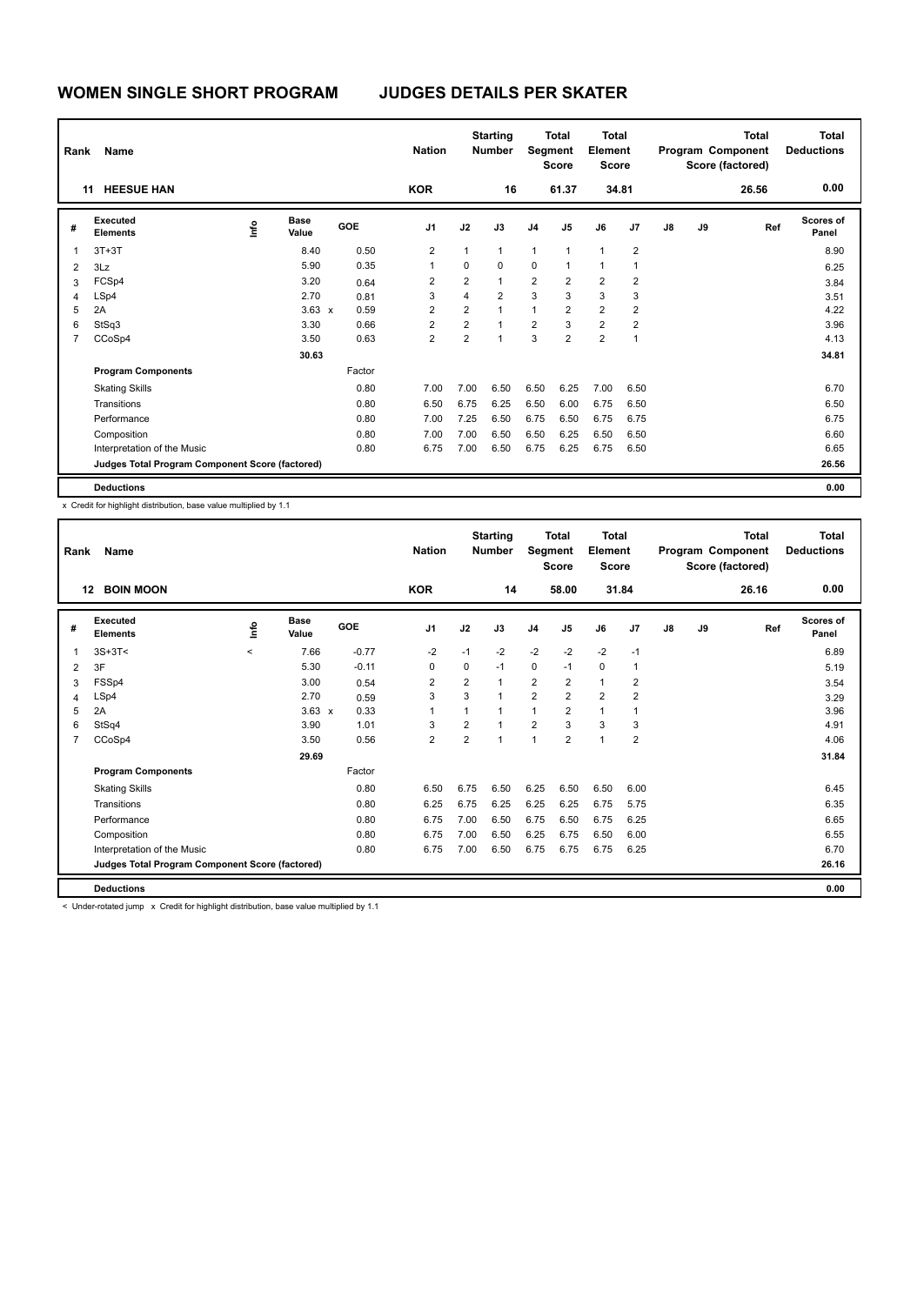| Rank                    | Name<br><b>YEONJEONG PARK</b><br>13             |      |                      |            |                |                | <b>Starting</b><br><b>Number</b> | Segment        | <b>Total</b><br><b>Score</b> | Total<br>Element<br><b>Score</b> |                |    |    | <b>Total</b><br>Program Component<br>Score (factored) | <b>Total</b><br><b>Deductions</b> |
|-------------------------|-------------------------------------------------|------|----------------------|------------|----------------|----------------|----------------------------------|----------------|------------------------------|----------------------------------|----------------|----|----|-------------------------------------------------------|-----------------------------------|
|                         |                                                 |      |                      |            | <b>KOR</b>     |                | 18                               |                | 56.48                        |                                  | 29.44          |    |    | 28.04                                                 | $-1.00$                           |
| #                       | Executed<br><b>Elements</b>                     | lnfo | <b>Base</b><br>Value | GOE        | J <sub>1</sub> | J2             | J3                               | J <sub>4</sub> | J5                           | J6                               | J7             | J8 | J9 | Ref                                                   | Scores of<br>Panel                |
| $\overline{\mathbf{1}}$ | 3Lz                                             |      | 5.90                 | $-2.95$    | $-5$           | $-5$           | $-5$                             | $-5$           | $-5$                         | $-5$                             | $-5$           |    |    |                                                       | 2.95                              |
| $\overline{2}$          | 2A                                              |      | 3.30                 | 0.40       | 1              | 1              | $\mathbf{1}$                     | $\mathbf{1}$   | $\overline{2}$               | $\mathbf{1}$                     | $\overline{2}$ |    |    |                                                       | 3.70                              |
| 3                       | FCSp4                                           |      | 3.20                 | 0.58       | 2              | $\overline{2}$ | $\mathbf{1}$                     | $\overline{2}$ | $\overline{2}$               | $\mathbf{1}$                     | 2              |    |    |                                                       | 3.78                              |
| $\overline{4}$          | $3F+2T$                                         |      | $7.26 \times$        | 0.21       | 0              | 0              | $\Omega$                         | $\mathbf{1}$   | $\overline{1}$               | 0                                | 2              |    |    |                                                       | 7.47                              |
| 5                       | LSp4                                            |      | 2.70                 | 0.59       | $\overline{2}$ | $\overline{2}$ | $\overline{1}$                   | $\overline{2}$ | 3                            | 3                                | $\overline{2}$ |    |    |                                                       | 3.29                              |
| 6                       | StSq3                                           |      | 3.30                 | 0.40       | $\overline{1}$ | $\overline{1}$ | $\Omega$                         | 1              | $\overline{2}$               | $\overline{2}$                   | 1              |    |    |                                                       | 3.70                              |
| 7                       | CCoSp4                                          |      | 3.50                 | 1.05       | 3              | 3              | $\overline{1}$                   | 3              | 3                            | 3                                | 3              |    |    |                                                       | 4.55                              |
|                         |                                                 |      | 29.16                |            |                |                |                                  |                |                              |                                  |                |    |    |                                                       | 29.44                             |
|                         | <b>Program Components</b>                       |      |                      | Factor     |                |                |                                  |                |                              |                                  |                |    |    |                                                       |                                   |
|                         | <b>Skating Skills</b>                           |      |                      | 0.80       | 7.00           | 7.50           | 7.00                             | 7.00           | 7.25                         | 7.00                             | 6.75           |    |    |                                                       | 7.05                              |
|                         | Transitions                                     |      |                      | 0.80       | 6.50           | 7.00           | 6.75                             | 7.00           | 7.00                         | 7.25                             | 6.50           |    |    |                                                       | 6.85                              |
|                         | Performance                                     |      |                      | 0.80       | 6.75           | 7.25           | 7.00                             | 7.25           | 7.00                         | 7.25                             | 6.50           |    |    |                                                       | 7.05                              |
|                         | Composition                                     |      |                      | 0.80       | 6.75           | 7.25           | 7.00                             | 7.25           | 7.00                         | 7.50                             | 6.50           |    |    |                                                       | 7.05                              |
|                         | Interpretation of the Music                     |      |                      | 0.80       | 6.50           | 7.50           | 6.75                             | 7.25           | 7.25                         | 7.25                             | 6.75           |    |    |                                                       | 7.05                              |
|                         | Judges Total Program Component Score (factored) |      |                      |            |                |                |                                  |                |                              |                                  |                |    |    |                                                       | 28.04                             |
|                         | <b>Deductions</b>                               |      | Falls:               | $-1.00(1)$ |                |                |                                  |                |                              |                                  |                |    |    |                                                       | $-1.00$                           |

| Rank         | Name<br><b>SIWOO SONG</b><br>14                 |         |                      |         | <b>Nation</b>  |                | <b>Starting</b><br><b>Number</b> | Segment        | <b>Total</b><br><b>Score</b> | <b>Total</b><br>Element<br><b>Score</b> |                |               |    | <b>Total</b><br>Program Component<br>Score (factored) | Total<br><b>Deductions</b> |
|--------------|-------------------------------------------------|---------|----------------------|---------|----------------|----------------|----------------------------------|----------------|------------------------------|-----------------------------------------|----------------|---------------|----|-------------------------------------------------------|----------------------------|
|              |                                                 |         |                      |         | <b>KOR</b>     |                | $\overline{2}$                   |                | 53.86                        |                                         | 31.50          |               |    | 22.36                                                 | 0.00                       |
| #            | Executed<br><b>Elements</b>                     | lnfo    | <b>Base</b><br>Value | GOE     | J <sub>1</sub> | J2             | J3                               | J <sub>4</sub> | J5                           | J6                                      | J7             | $\mathsf{J}8$ | J9 | Ref                                                   | Scores of<br>Panel         |
| $\mathbf{1}$ | $3Lz + 3T <$                                    | $\prec$ | 9.26                 | $-1.18$ | $-2$           | $-2$           | $-2$                             | $-2$           | $-2$                         | $-2$                                    | $-2$           |               |    |                                                       | 8.08                       |
| 2            | 2A                                              |         | 3.30                 | 0.13    | $\mathbf 0$    | $\Omega$       | 0                                | $\mathbf{1}$   | $\mathbf{1}$                 | 0                                       | $\mathbf{1}$   |               |    |                                                       | 3.43                       |
| 3            | FCSp4                                           |         | 3.20                 | 0.38    | 2              | 1              | 0                                | $\mathbf{1}$   | 1                            | $\mathbf{1}$                            | 2              |               |    |                                                       | 3.58                       |
| 4            | 3F                                              |         | 5.30                 | 0.32    | $\overline{1}$ | $\mathbf 0$    | 0                                | $\mathbf{1}$   | $\mathbf{1}$                 | 0                                       | $\overline{1}$ |               |    |                                                       | 5.62                       |
| 5            | LSp4                                            |         | 2.70                 | 0.54    | $\overline{2}$ | $\overline{2}$ | $\overline{1}$                   | $\overline{2}$ | $\overline{2}$               | $\overline{2}$                          | $\overline{2}$ |               |    |                                                       | 3.24                       |
| 6            | StSq3                                           |         | 3.30                 | 0.40    | 1              | $\overline{2}$ | 1                                | $\mathbf{1}$   | $\overline{2}$               | 1                                       | $\overline{1}$ |               |    |                                                       | 3.70                       |
| 7            | CCoSp4                                          |         | 3.50                 | 0.35    | $\mathbf{1}$   | $\mathbf{1}$   | 1                                | $\overline{1}$ | $\overline{2}$               | $\mathbf{1}$                            | $\mathbf{1}$   |               |    |                                                       | 3.85                       |
|              |                                                 |         | 30.56                |         |                |                |                                  |                |                              |                                         |                |               |    |                                                       | 31.50                      |
|              | <b>Program Components</b>                       |         |                      | Factor  |                |                |                                  |                |                              |                                         |                |               |    |                                                       |                            |
|              | <b>Skating Skills</b>                           |         |                      | 0.80    | 5.50           | 6.25           | 5.75                             | 6.00           | 5.75                         | 5.75                                    | 5.25           |               |    |                                                       | 5.75                       |
|              | Transitions                                     |         |                      | 0.80    | 5.25           | 5.75           | 5.50                             | 5.75           | 5.25                         | 5.00                                    | 4.75           |               |    |                                                       | 5.35                       |
|              | Performance                                     |         |                      | 0.80    | 5.50           | 6.00           | 5.25                             | 6.00           | 5.50                         | 5.50                                    | 5.25           |               |    |                                                       | 5.55                       |
|              | Composition                                     |         |                      | 0.80    | 5.75           | 6.00           | 5.75                             | 6.00           | 5.75                         | 5.25                                    | 5.00           |               |    |                                                       | 5.70                       |
|              | Interpretation of the Music                     |         |                      | 0.80    | 5.50           | 6.00           | 5.50                             | 6.25           | 5.50                         | 5.50                                    | 5.25           |               |    |                                                       | 5.60                       |
|              | Judges Total Program Component Score (factored) |         |                      |         |                |                |                                  |                |                              |                                         |                |               |    |                                                       | 22.36                      |
|              | <b>Deductions</b>                               |         |                      |         |                |                |                                  |                |                              |                                         |                |               |    |                                                       | 0.00                       |
|              |                                                 |         |                      |         |                |                |                                  |                |                              |                                         |                |               |    |                                                       |                            |

< Under-rotated jump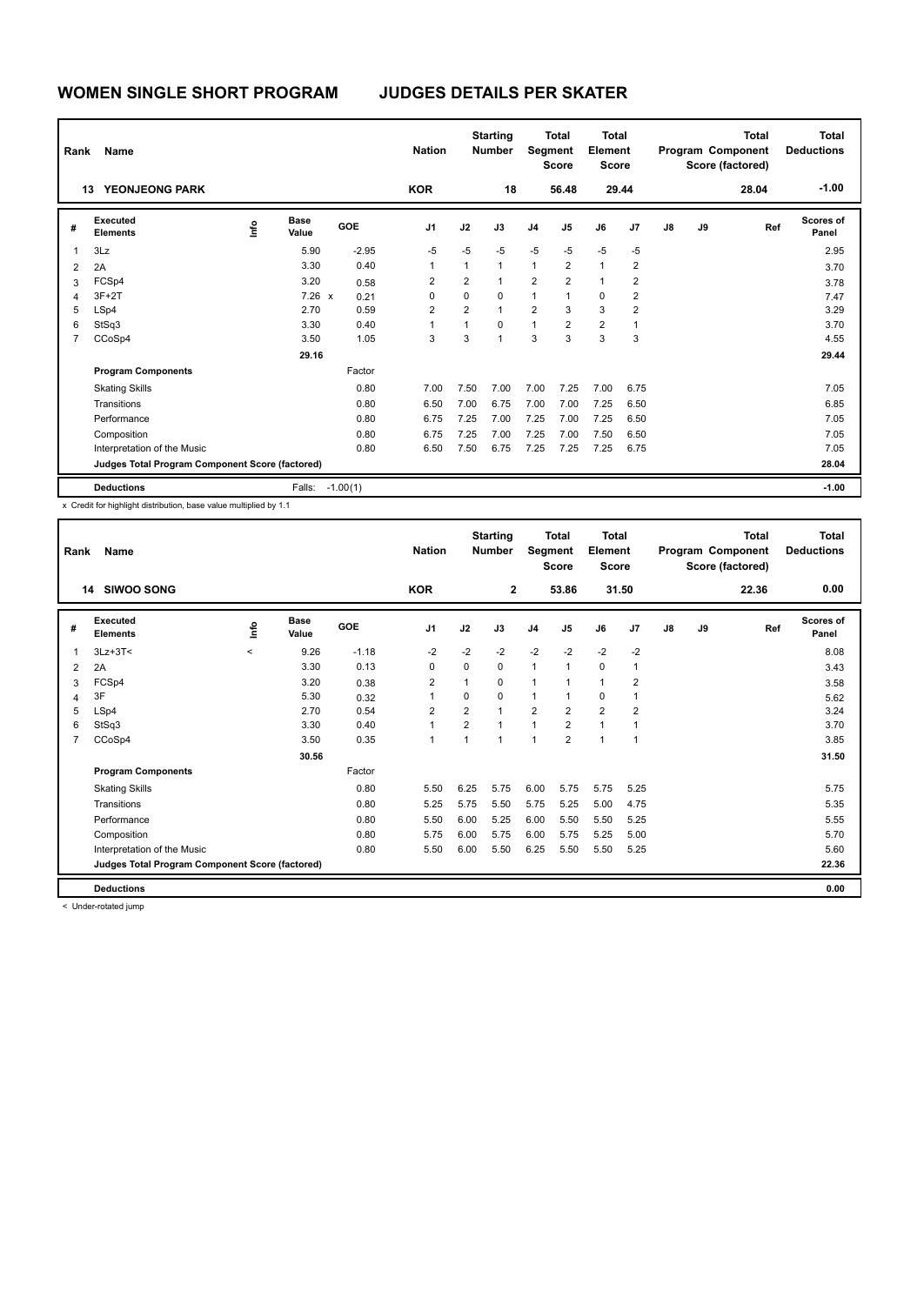| Rank                    | <b>Name</b><br>15                               |      |                      |            | <b>Nation</b>  |                | <b>Starting</b><br><b>Number</b> | Segment                 | <b>Total</b><br><b>Score</b> | Total<br><b>Element</b><br><b>Score</b> |                |    |    | <b>Total</b><br>Program Component<br>Score (factored) | <b>Total</b><br><b>Deductions</b> |
|-------------------------|-------------------------------------------------|------|----------------------|------------|----------------|----------------|----------------------------------|-------------------------|------------------------------|-----------------------------------------|----------------|----|----|-------------------------------------------------------|-----------------------------------|
|                         | <b>SIWON LEE</b>                                |      |                      |            | <b>KOR</b>     |                | 5                                |                         | 53.73                        | 29.97                                   |                |    |    | 25.76                                                 | $-2.00$                           |
| #                       | Executed<br><b>Elements</b>                     | lnfo | <b>Base</b><br>Value | GOE        | J <sub>1</sub> | J2             | J3                               | J <sub>4</sub>          | J5                           | J6                                      | J7             | J8 | J9 | Ref                                                   | <b>Scores of</b><br>Panel         |
| $\overline{\mathbf{1}}$ | $3T+3T$                                         |      | 8.40                 | $-2.10$    | $-5$           | $-5$           | $-5$                             | $-4$                    | $-5$                         | $-5$                                    | $-5$           |    |    |                                                       | 6.30                              |
| $\overline{2}$          | 2A                                              |      | 3.30                 | 0.53       | 1              | 1              | $\mathbf{1}$                     | $\overline{2}$          | $\overline{2}$               | $\overline{2}$                          | $\overline{2}$ |    |    |                                                       | 3.83                              |
| 3                       | FCSp4                                           |      | 3.20                 | 0.58       | 1              | 2              | $\mathbf 1$                      | $\overline{\mathbf{c}}$ | $\overline{2}$               | $\overline{2}$                          | 2              |    |    |                                                       | 3.78                              |
| $\overline{4}$          | 3Lzq                                            | q    | $6.49 \times$        | $-2.95$    | $-5$           | $-5$           | $-5$                             | $-5$                    | $-5$                         | $-5$                                    | $-5$           |    |    |                                                       | 3.54                              |
| 5                       | StSq4                                           |      | 3.90                 | 0.86       | 3              | $\overline{2}$ | $\mathbf{1}$                     | $\overline{2}$          | 3                            | $\overline{2}$                          | $\overline{2}$ |    |    |                                                       | 4.76                              |
| 6                       | CCoSp4                                          |      | 3.50                 | 0.91       | 3              | 3              | $\overline{2}$                   | 3                       | $\overline{2}$               | 3                                       | $\overline{2}$ |    |    |                                                       | 4.41                              |
| 7                       | LSp4                                            |      | 2.70                 | 0.65       | $\overline{2}$ | $\overline{2}$ | $\overline{1}$                   | 3                       | 3                            | 3                                       | $\overline{2}$ |    |    |                                                       | 3.35                              |
|                         |                                                 |      | 31.49                |            |                |                |                                  |                         |                              |                                         |                |    |    |                                                       | 29.97                             |
|                         | <b>Program Components</b>                       |      |                      | Factor     |                |                |                                  |                         |                              |                                         |                |    |    |                                                       |                                   |
|                         | <b>Skating Skills</b>                           |      |                      | 0.80       | 6.00           | 6.75           | 6.50                             | 6.75                    | 6.75                         | 6.75                                    | 6.25           |    |    |                                                       | 6.60                              |
|                         | Transitions                                     |      |                      | 0.80       | 5.50           | 6.50           | 6.00                             | 6.50                    | 6.50                         | 6.75                                    | 5.75           |    |    |                                                       | 6.25                              |
|                         | Performance                                     |      |                      | 0.80       | 5.50           | 6.75           | 6.25                             | 6.75                    | 6.75                         | 6.25                                    | 5.75           |    |    |                                                       | 6.35                              |
|                         | Composition                                     |      |                      | 0.80       | 6.00           | 7.00           | 6.50                             | 7.00                    | 6.50                         | 6.50                                    | 6.25           |    |    |                                                       | 6.55                              |
|                         | Interpretation of the Music                     |      |                      | 0.80       | 5.75           | 7.00           | 6.25                             | 7.00                    | 6.75                         | 6.25                                    | 6.00           |    |    |                                                       | 6.45                              |
|                         | Judges Total Program Component Score (factored) |      |                      |            |                |                |                                  |                         |                              |                                         |                |    |    |                                                       | 25.76                             |
|                         | <b>Deductions</b>                               |      | Falls:               | $-2.00(2)$ |                |                |                                  |                         |                              |                                         |                |    |    |                                                       | $-2.00$                           |

|                | Name<br>Rank<br><b>HANUL KIM</b><br>16          |         |                      |         |                |                         | <b>Starting</b><br><b>Number</b> | Segment        | <b>Total</b><br><b>Score</b> | Total<br>Element<br><b>Score</b> |                |    |    | <b>Total</b><br>Program Component<br>Score (factored) | Total<br><b>Deductions</b> |
|----------------|-------------------------------------------------|---------|----------------------|---------|----------------|-------------------------|----------------------------------|----------------|------------------------------|----------------------------------|----------------|----|----|-------------------------------------------------------|----------------------------|
|                |                                                 |         |                      |         | <b>KOR</b>     |                         | 13                               |                | 53.22                        |                                  | 26.38          |    |    | 26.84                                                 | 0.00                       |
| #              | Executed<br><b>Elements</b>                     | ١mfo    | <b>Base</b><br>Value | GOE     | J <sub>1</sub> | J2                      | J3                               | J <sub>4</sub> | J <sub>5</sub>               | J6                               | J <sub>7</sub> | J8 | J9 | Ref                                                   | <b>Scores of</b><br>Panel  |
| $\mathbf{1}$   | $3Lz<+3T<$                                      | $\prec$ | 8.08                 | $-1.80$ | $-4$           | $-3$                    | -4                               | $-3$           | $-4$                         | $-4$                             | $-4$           |    |    |                                                       | 6.28                       |
| 2              | 3Loq                                            | q       | 4.90                 | $-2.45$ | $-5$           | $-5$                    | $-5$                             | $-4$           | $-5$                         | $-5$                             | $-5$           |    |    |                                                       | 2.45                       |
| 3              | FSSp4                                           |         | 3.00                 | 0.30    | 1              | 1                       | 1                                | $\mathbf{1}$   | $\overline{2}$               | $\mathbf{1}$                     | 1              |    |    |                                                       | 3.30                       |
| 4              | CCoSp3                                          |         | 3.00                 | 0.12    | 1              | $\Omega$                | $\Omega$                         | $\mathbf{1}$   |                              | $-1$                             | 0              |    |    |                                                       | 3.12                       |
| 5              | 2A                                              |         | $3.63 \times$        | 0.53    | -1             | $\overline{\mathbf{c}}$ | $\overline{1}$                   | $\overline{2}$ | $\overline{2}$               | $\mathbf{1}$                     | 2              |    |    |                                                       | 4.16                       |
| 6              | StSq3                                           |         | 3.30                 | 0.53    | $\overline{2}$ | 3                       | $\mathbf{1}$                     | $\mathbf{1}$   | $\overline{2}$               | 2                                | 1              |    |    |                                                       | 3.83                       |
| $\overline{7}$ | LSp4                                            |         | 2.70                 | 0.54    | 3              | $\overline{2}$          | $\overline{1}$                   | $\overline{1}$ | 3                            | $\overline{2}$                   | $\overline{2}$ |    |    |                                                       | 3.24                       |
|                |                                                 |         | 28.61                |         |                |                         |                                  |                |                              |                                  |                |    |    |                                                       | 26.38                      |
|                | <b>Program Components</b>                       |         |                      | Factor  |                |                         |                                  |                |                              |                                  |                |    |    |                                                       |                            |
|                | <b>Skating Skills</b>                           |         |                      | 0.80    | 6.50           | 6.75                    | 6.50                             | 7.00           | 7.00                         | 6.75                             | 6.00           |    |    |                                                       | 6.70                       |
|                | Transitions                                     |         |                      | 0.80    | 6.25           | 7.00                    | 5.75                             | 6.75           | 6.75                         | 7.00                             | 5.50           |    |    |                                                       | 6.50                       |
|                | Performance                                     |         |                      | 0.80    | 6.50           | 6.75                    | 6.25                             | 7.00           | 7.00                         | 6.75                             | 6.00           |    |    |                                                       | 6.65                       |
|                | Composition                                     |         |                      | 0.80    | 6.75           | 7.25                    | 6.25                             | 7.00           | 7.25                         | 7.00                             | 6.00           |    |    |                                                       | 6.85                       |
|                | Interpretation of the Music                     |         |                      | 0.80    | 6.50           | 7.25                    | 6.25                             | 7.25           | 7.25                         | 7.00                             | 6.00           |    |    |                                                       | 6.85                       |
|                | Judges Total Program Component Score (factored) |         |                      |         |                |                         |                                  |                |                              |                                  |                |    |    |                                                       | 26.84                      |
|                | <b>Deductions</b>                               |         |                      |         |                |                         |                                  |                |                              |                                  |                |    |    |                                                       | 0.00                       |
|                |                                                 |         |                      |         |                |                         |                                  |                |                              |                                  |                |    |    |                                                       |                            |

< Under-rotated jump x Credit for highlight distribution, base value multiplied by 1.1 q Jump landed on the quarter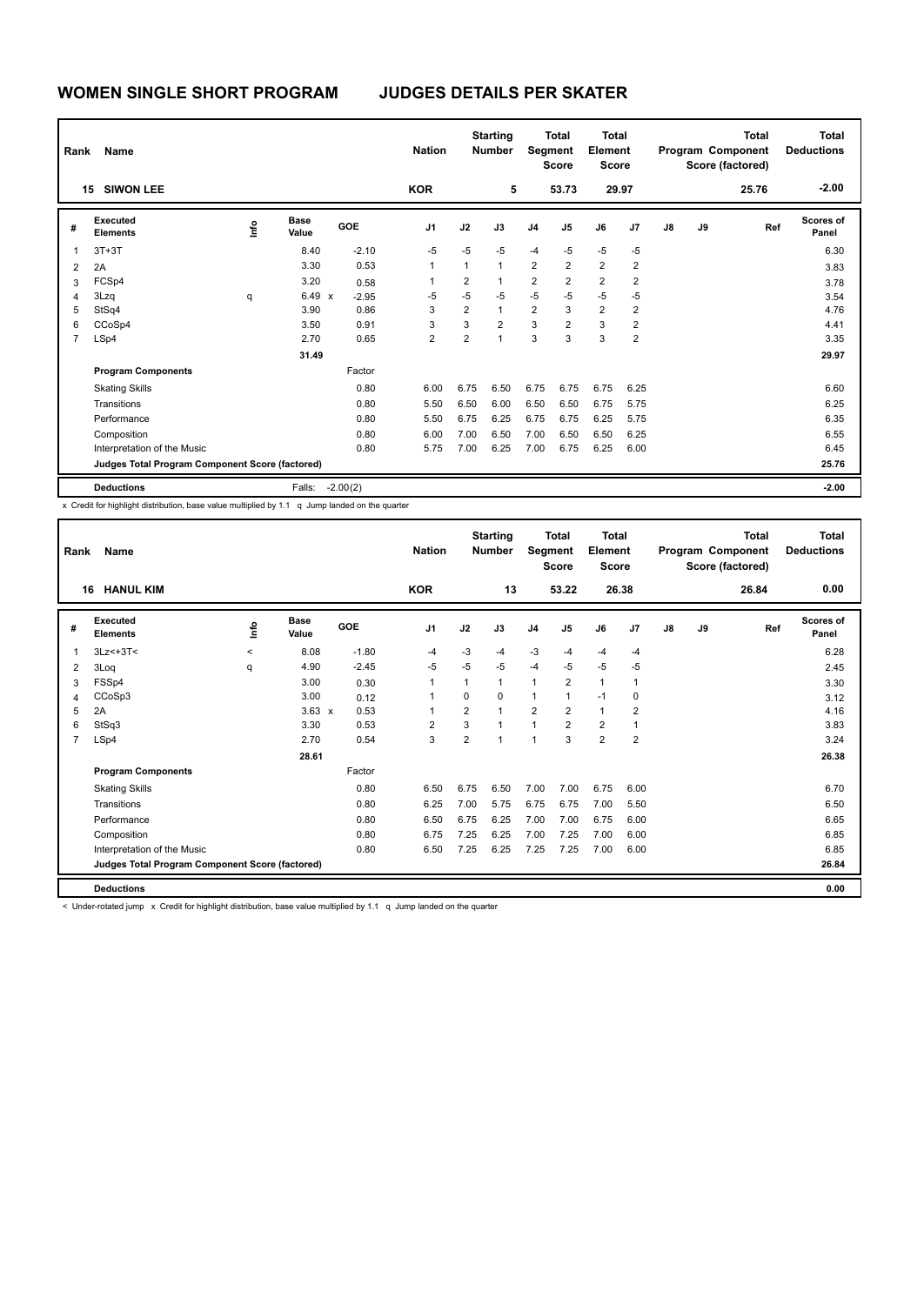| Rank           | Name                                            |      |                      |         | <b>Nation</b>  |                | <b>Starting</b><br><b>Number</b> |                | <b>Total</b><br>Segment<br><b>Score</b> | <b>Total</b><br>Element<br><b>Score</b> |                |    |    | <b>Total</b><br>Program Component<br>Score (factored) | <b>Total</b><br><b>Deductions</b> |
|----------------|-------------------------------------------------|------|----------------------|---------|----------------|----------------|----------------------------------|----------------|-----------------------------------------|-----------------------------------------|----------------|----|----|-------------------------------------------------------|-----------------------------------|
|                | <b>YEAN JUNG</b><br>17                          |      |                      |         | <b>KOR</b>     |                | 1                                |                | 52.85                                   |                                         | 29.97          |    |    | 22.88                                                 | 0.00                              |
| #              | Executed<br><b>Elements</b>                     | lnfo | <b>Base</b><br>Value | GOE     | J <sub>1</sub> | J2             | J3                               | J <sub>4</sub> | J <sub>5</sub>                          | J6                                      | J7             | J8 | J9 | Ref                                                   | Scores of<br>Panel                |
| $\overline{1}$ | $3Lz + 2T$                                      |      | 7.20                 | 0.00    | 0              | 0              | 0                                | 0              | 0                                       | 0                                       | 0              |    |    |                                                       | 7.20                              |
| $\overline{2}$ | 3Fq                                             | q    | 5.30                 | $-1.06$ | $-2$           | $-2$           | $-2$                             | $-2$           | $-2$                                    | $-2$                                    | $-2$           |    |    |                                                       | 4.24                              |
| 3              | CCoSp4                                          |      | 3.50                 | 0.42    | $\overline{2}$ | 1              | $\mathbf 0$                      | $\mathbf{1}$   | $\overline{\mathbf{c}}$                 | $\mathbf{1}$                            | 1              |    |    |                                                       | 3.92                              |
| $\overline{4}$ | 2A                                              |      | $3.63 \times$        | 0.33    | 1              | 1              | $\mathbf{1}$                     | 1              | 1                                       | $\mathbf{1}$                            | $\overline{2}$ |    |    |                                                       | 3.96                              |
| 5              | LSp4                                            |      | 2.70                 | 0.54    | $\overline{2}$ | $\overline{2}$ | $\overline{1}$                   | $\overline{2}$ | $\overline{2}$                          | $\overline{2}$                          | 3              |    |    |                                                       | 3.24                              |
| 6              | StSq3                                           |      | 3.30                 | 0.40    | 1              | $\overline{1}$ | $\Omega$                         | 1              | $\overline{1}$                          | $\overline{2}$                          | $\overline{2}$ |    |    |                                                       | 3.70                              |
| 7              | FCSp4                                           |      | 3.20                 | 0.51    | 2              | 4              | $\overline{1}$                   | $\overline{1}$ | $\overline{2}$                          | $\overline{2}$                          | $\overline{2}$ |    |    |                                                       | 3.71                              |
|                |                                                 |      | 28.83                |         |                |                |                                  |                |                                         |                                         |                |    |    |                                                       | 29.97                             |
|                | <b>Program Components</b>                       |      |                      | Factor  |                |                |                                  |                |                                         |                                         |                |    |    |                                                       |                                   |
|                | <b>Skating Skills</b>                           |      |                      | 0.80    | 5.50           | 5.75           | 5.75                             | 5.75           | 6.00                                    | 5.75                                    | 5.50           |    |    |                                                       | 5.70                              |
|                | Transitions                                     |      |                      | 0.80    | 5.25           | 5.75           | 5.25                             | 5.50           | 5.75                                    | 5.75                                    | 5.25           |    |    |                                                       | 5.50                              |
|                | Performance                                     |      |                      | 0.80    | 5.75           | 5.75           | 5.50                             | 6.00           | 6.00                                    | 6.00                                    | 5.75           |    |    |                                                       | 5.85                              |
|                | Composition                                     |      |                      | 0.80    | 6.00           | 5.75           | 5.50                             | 5.75           | 5.75                                    | 5.75                                    | 5.50           |    |    |                                                       | 5.70                              |
|                | Interpretation of the Music                     |      |                      | 0.80    | 5.75           | 6.00           | 5.50                             | 6.00           | 6.00                                    | 6.00                                    | 5.50           |    |    |                                                       | 5.85                              |
|                | Judges Total Program Component Score (factored) |      |                      |         |                |                |                                  |                |                                         |                                         |                |    |    |                                                       | 22.88                             |
|                | <b>Deductions</b>                               |      |                      |         |                |                |                                  |                |                                         |                                         |                |    |    |                                                       | 0.00                              |

| Rank           | Name<br><b>SEOYOUNG KIM</b><br>18               |    |                      |         | <b>Nation</b>  |                | <b>Starting</b><br><b>Number</b> | Segment        | <b>Total</b><br><b>Score</b> | <b>Total</b><br>Element<br><b>Score</b> |                |               |    | <b>Total</b><br>Program Component<br>Score (factored) | <b>Total</b><br><b>Deductions</b> |
|----------------|-------------------------------------------------|----|----------------------|---------|----------------|----------------|----------------------------------|----------------|------------------------------|-----------------------------------------|----------------|---------------|----|-------------------------------------------------------|-----------------------------------|
|                |                                                 |    |                      |         | <b>KOR</b>     |                | 4                                |                | 52.69                        |                                         | 29.25          |               |    | 23.44                                                 | 0.00                              |
| #              | Executed<br><b>Elements</b>                     | ١m | <b>Base</b><br>Value | GOE     | J <sub>1</sub> | J2             | J3                               | J <sub>4</sub> | J <sub>5</sub>               | J6                                      | J <sub>7</sub> | $\mathsf{J}8$ | J9 | Ref                                                   | <b>Scores of</b><br>Panel         |
| 1              | $3Lz + 2T$                                      |    | 7.20                 | 0.47    | $\overline{1}$ | 1              | $\Omega$                         | $\pmb{0}$      | $\mathbf{1}$                 | $\mathbf{1}$                            | $\overline{2}$ |               |    |                                                       | 7.67                              |
| $\overline{2}$ | 3F!g                                            |    | 5.30                 | $-1.48$ | $-1$           | $-2$           | $-3$                             | $-3$           | $-3$                         | $-3$                                    | $-3$           |               |    |                                                       | 3.82                              |
| 3              | 2A                                              |    | 3.30                 | 0.33    | 1              | 1              | $\Omega$                         | 1              | 1                            | $\mathbf{1}$                            | $\overline{2}$ |               |    |                                                       | 3.63                              |
| $\overline{4}$ | FCSp4                                           |    | 3.20                 | 0.58    | $\overline{2}$ | $\overline{2}$ | $\overline{1}$                   | $\overline{2}$ |                              | $\overline{2}$                          | 2              |               |    |                                                       | 3.78                              |
| 5              | StSq2                                           |    | 2.60                 | 0.31    | $\overline{1}$ | $\overline{2}$ | $\overline{1}$                   | 0              | 1                            | $\mathbf{1}$                            | $\overline{2}$ |               |    |                                                       | 2.91                              |
| 6              | LSp4                                            |    | 2.70                 | 0.54    | 1              | 3              | $\overline{1}$                   | $\mathbf{1}$   | $\overline{2}$               | 3                                       | 3              |               |    |                                                       | 3.24                              |
| $\overline{7}$ | CCoSp4                                          |    | 3.50                 | 0.70    | $\overline{2}$ | $\overline{2}$ | $\overline{1}$                   | $\overline{2}$ | 3                            | $\overline{2}$                          | $\overline{2}$ |               |    |                                                       | 4.20                              |
|                |                                                 |    | 27.80                |         |                |                |                                  |                |                              |                                         |                |               |    |                                                       | 29.25                             |
|                | <b>Program Components</b>                       |    |                      | Factor  |                |                |                                  |                |                              |                                         |                |               |    |                                                       |                                   |
|                | <b>Skating Skills</b>                           |    |                      | 0.80    | 5.75           | 6.25           | 5.75                             | 5.50           | 6.25                         | 6.00                                    | 5.75           |               |    |                                                       | 5.90                              |
|                | Transitions                                     |    |                      | 0.80    | 5.50           | 6.00           | 5.50                             | 5.25           | 6.00                         | 6.25                                    | 5.75           |               |    |                                                       | 5.75                              |
|                | Performance                                     |    |                      | 0.80    | 5.75           | 6.25           | 5.75                             | 5.75           | 6.00                         | 5.75                                    | 5.75           |               |    |                                                       | 5.80                              |
|                | Composition                                     |    |                      | 0.80    | 5.50           | 6.25           | 6.00                             | 5.50           | 6.25                         | 5.75                                    | 6.00           |               |    |                                                       | 5.90                              |
|                | Interpretation of the Music                     |    |                      | 0.80    | 5.50           | 6.25           | 5.75                             | 5.75           | 6.25                         | 6.00                                    | 6.00           |               |    |                                                       | 5.95                              |
|                | Judges Total Program Component Score (factored) |    |                      |         |                |                |                                  |                |                              |                                         |                |               |    |                                                       | 23.44                             |
|                | <b>Deductions</b>                               |    |                      |         |                |                |                                  |                |                              |                                         |                |               |    |                                                       | 0.00                              |

! Not clear edge q Jump landed on the quarter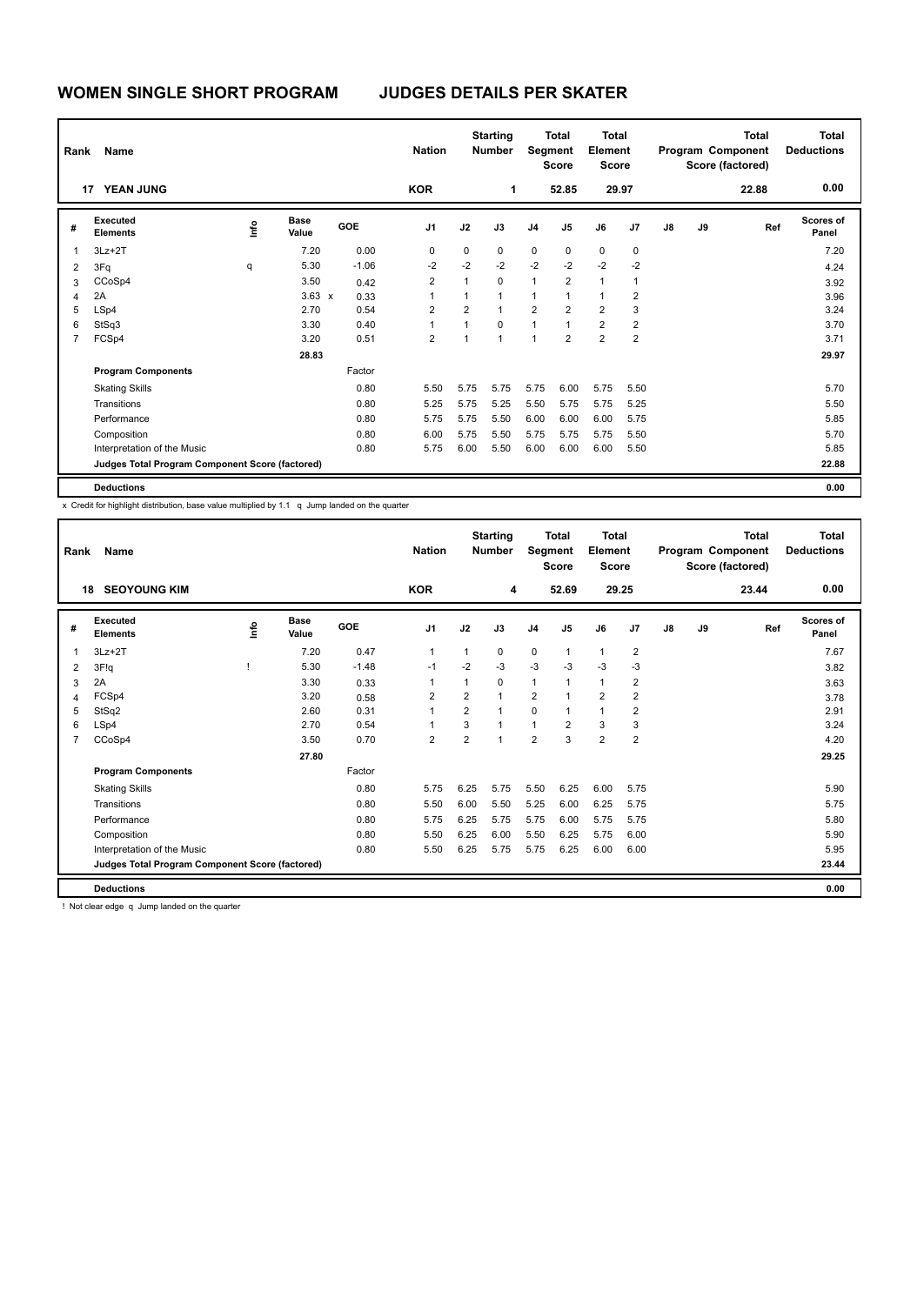| Rank           | Name                                            |      |                      |            | <b>Nation</b>  |                | <b>Starting</b><br><b>Number</b> | Segment        | <b>Total</b><br><b>Score</b> | Total<br>Element<br><b>Score</b> |                |    |    | <b>Total</b><br>Program Component<br>Score (factored) | <b>Total</b><br><b>Deductions</b> |
|----------------|-------------------------------------------------|------|----------------------|------------|----------------|----------------|----------------------------------|----------------|------------------------------|----------------------------------|----------------|----|----|-------------------------------------------------------|-----------------------------------|
|                | JI WON MO<br>19                                 |      |                      |            | <b>KOR</b>     |                | 8                                |                | 50.91                        | 27.83                            |                |    |    | 24.08                                                 | $-1.00$                           |
| #              | Executed<br><b>Elements</b>                     | ١nfo | <b>Base</b><br>Value | <b>GOE</b> | J <sub>1</sub> | J2             | J3                               | J <sub>4</sub> | J <sub>5</sub>               | J6                               | J7             | J8 | J9 | Ref                                                   | <b>Scores of</b><br>Panel         |
| -1             | $3S+2T$                                         |      | 5.60                 | 0.52       | 1              | $\overline{2}$ | $\mathbf{1}$                     | 1              | 1                            | $\mathbf{1}$                     | 2              |    |    |                                                       | 6.12                              |
| $\overline{2}$ | 3T                                              |      | 4.20                 | 0.42       | 1              | 1              | $\overline{1}$                   | $\mathbf{1}$   | $\overline{1}$               | 1                                | $\overline{2}$ |    |    |                                                       | 4.62                              |
| 3              | FCSp4                                           |      | 3.20                 | 0.58       | $\overline{2}$ | $\overline{2}$ | $\mathbf{1}$                     | $\overline{2}$ | $\overline{2}$               | 1                                | 3              |    |    |                                                       | 3.78                              |
| 4              | StSq3                                           |      | 3.30                 | 0.40       | 1              | 2              | 0                                | 1              | 2                            | 1                                |                |    |    |                                                       | 3.70                              |
| 5              | 2A                                              |      | $3.63 \times$        | $-1.65$    | $-5$           | $-5$           | $-5$                             | $-5$           | $-5$                         | $-5$                             | $-5$           |    |    |                                                       | 1.98                              |
| 6              | LSp4                                            |      | 2.70                 | 0.59       | $\overline{2}$ | 3              | $\mathbf{1}$                     | $\overline{2}$ | $\overline{2}$               | 3                                | 2              |    |    |                                                       | 3.29                              |
| $\overline{7}$ | CCoSp4                                          |      | 3.50                 | 0.84       | $\overline{2}$ | 3              | $\overline{2}$                   | $\overline{2}$ | 3                            | 3                                | $\overline{2}$ |    |    |                                                       | 4.34                              |
|                |                                                 |      | 26.13                |            |                |                |                                  |                |                              |                                  |                |    |    |                                                       | 27.83                             |
|                | <b>Program Components</b>                       |      |                      | Factor     |                |                |                                  |                |                              |                                  |                |    |    |                                                       |                                   |
|                | <b>Skating Skills</b>                           |      |                      | 0.80       | 6.00           | 6.25           | 6.00                             | 6.25           | 6.25                         | 6.00                             | 6.00           |    |    |                                                       | 6.10                              |
|                | Transitions                                     |      |                      | 0.80       | 5.50           | 5.75           | 5.50                             | 6.00           | 6.00                         | 6.00                             | 6.00           |    |    |                                                       | 5.85                              |
|                | Performance                                     |      |                      | 0.80       | 5.75           | 6.25           | 5.50                             | 6.25           | 6.00                         | 6.25                             | 6.00           |    |    |                                                       | 6.05                              |
|                | Composition                                     |      |                      | 0.80       | 6.00           | 6.25           | 5.75                             | 6.00           | 6.25                         | 5.75                             | 6.25           |    |    |                                                       | 6.05                              |
|                | Interpretation of the Music                     |      |                      | 0.80       | 5.75           | 6.50           | 5.25                             | 6.25           | 6.00                         | 6.00                             | 6.25           |    |    |                                                       | 6.05                              |
|                | Judges Total Program Component Score (factored) |      |                      |            |                |                |                                  |                |                              |                                  |                |    |    |                                                       | 24.08                             |
|                | <b>Deductions</b>                               |      | Falls:               | $-1.00(1)$ |                |                |                                  |                |                              |                                  |                |    |    |                                                       | $-1.00$                           |

| Rank           | Name                                            |       | <b>Nation</b>        |         | <b>Starting</b><br><b>Number</b> | Segment        | <b>Total</b><br><b>Score</b> | <b>Total</b><br>Element<br><b>Score</b> |                |              |                | <b>Total</b><br>Program Component<br>Score (factored) | Total<br><b>Deductions</b> |       |                    |
|----------------|-------------------------------------------------|-------|----------------------|---------|----------------------------------|----------------|------------------------------|-----------------------------------------|----------------|--------------|----------------|-------------------------------------------------------|----------------------------|-------|--------------------|
|                | <b>EUNSOO KANG</b><br>20                        |       |                      |         | <b>KOR</b>                       |                | $\overline{7}$               |                                         | 49.28          |              | 27.64          |                                                       |                            | 22.64 | $-1.00$            |
| #              | Executed<br><b>Elements</b>                     | ١m    | <b>Base</b><br>Value | GOE     | J <sub>1</sub>                   | J2             | J3                           | J <sub>4</sub>                          | J <sub>5</sub> | J6           | J <sub>7</sub> | J8                                                    | J9                         | Ref   | Scores of<br>Panel |
| 1              | $3Lz + 2T$                                      |       | 7.20                 | 0.59    | 1                                | $\overline{2}$ | $\mathbf 0$                  | $\mathbf 0$                             | 1              | $\mathbf{1}$ | $\overline{2}$ |                                                       |                            |       | 7.79               |
| 2              | 3F<                                             | $\,<$ | 4.24                 | $-2.12$ | $-5$                             | $-5$           | $-5$                         | $-5$                                    | $-5$           | $-5$         | $-5$           |                                                       |                            |       | 2.12               |
| 3              | CCoSp4                                          |       | 3.50                 | 0.35    | 1                                | 1              | $\mathbf{1}$                 | $\mathbf{1}$                            | $\mathbf{1}$   | $\mathbf{1}$ | 1              |                                                       |                            |       | 3.85               |
| 4              | LSp4                                            |       | 2.70                 | 0.27    | 1                                |                | $\mathbf{1}$                 | 1                                       | $\overline{1}$ | $\mathbf{1}$ | 1              |                                                       |                            |       | 2.97               |
| 5              | 2A                                              |       | $3.63 \times$        | 0.20    | 1                                | $\Omega$       | $\Omega$                     | $\mathbf 0$                             | 1              | $\mathbf{1}$ | $\overline{2}$ |                                                       |                            |       | 3.83               |
| 6              | StSq3                                           |       | 3.30                 | 0.26    | $\overline{1}$                   |                | $\mathbf 0$                  | $\mathbf 0$                             | 1              | $\mathbf{1}$ | $\overline{1}$ |                                                       |                            |       | 3.56               |
| $\overline{7}$ | FCSp4                                           |       | 3.20                 | 0.32    | 1                                |                | $\mathbf{1}$                 | $\Omega$                                | $\overline{1}$ | $\mathbf{1}$ | $\overline{2}$ |                                                       |                            |       | 3.52               |
|                |                                                 |       | 27.77                |         |                                  |                |                              |                                         |                |              |                |                                                       |                            |       | 27.64              |
|                | <b>Program Components</b>                       |       |                      | Factor  |                                  |                |                              |                                         |                |              |                |                                                       |                            |       |                    |
|                | <b>Skating Skills</b>                           |       |                      | 0.80    | 5.75                             | 6.00           | 5.75                         | 5.50                                    | 6.00           | 5.75         | 5.25           |                                                       |                            |       | 5.75               |
|                | Transitions                                     |       |                      | 0.80    | 5.25                             | 5.50           | 5.25                         | 5.25                                    | 5.75           | 6.00         | 5.25           |                                                       |                            |       | 5.40               |
|                | Performance                                     |       |                      | 0.80    | 5.50                             | 5.75           | 5.50                         | 5.75                                    | 5.75           | 6.25         | 5.25           |                                                       |                            |       | 5.65               |
|                | Composition                                     |       |                      | 0.80    | 5.75                             | 6.00           | 5.50                         | 5.75                                    | 5.75           | 5.75         | 5.50           |                                                       |                            |       | 5.70               |
|                | Interpretation of the Music                     |       |                      | 0.80    | 5.75                             | 5.75           | 5.25                         | 6.00                                    | 6.00           | 6.00         | 5.50           |                                                       |                            |       | 5.80               |
|                | Judges Total Program Component Score (factored) |       |                      |         |                                  |                |                              |                                         |                |              |                |                                                       |                            |       | 22.64              |
|                | <b>Deductions</b>                               |       | Falls: -1.00(1)      |         |                                  |                |                              |                                         |                |              |                |                                                       |                            |       | $-1.00$            |
|                | <b>A. B.A. LAND LAND LAN</b>                    |       |                      | .       |                                  |                |                              |                                         |                |              |                |                                                       |                            |       |                    |

< Under-rotated jump x Credit for highlight distribution, base value multiplied by 1.1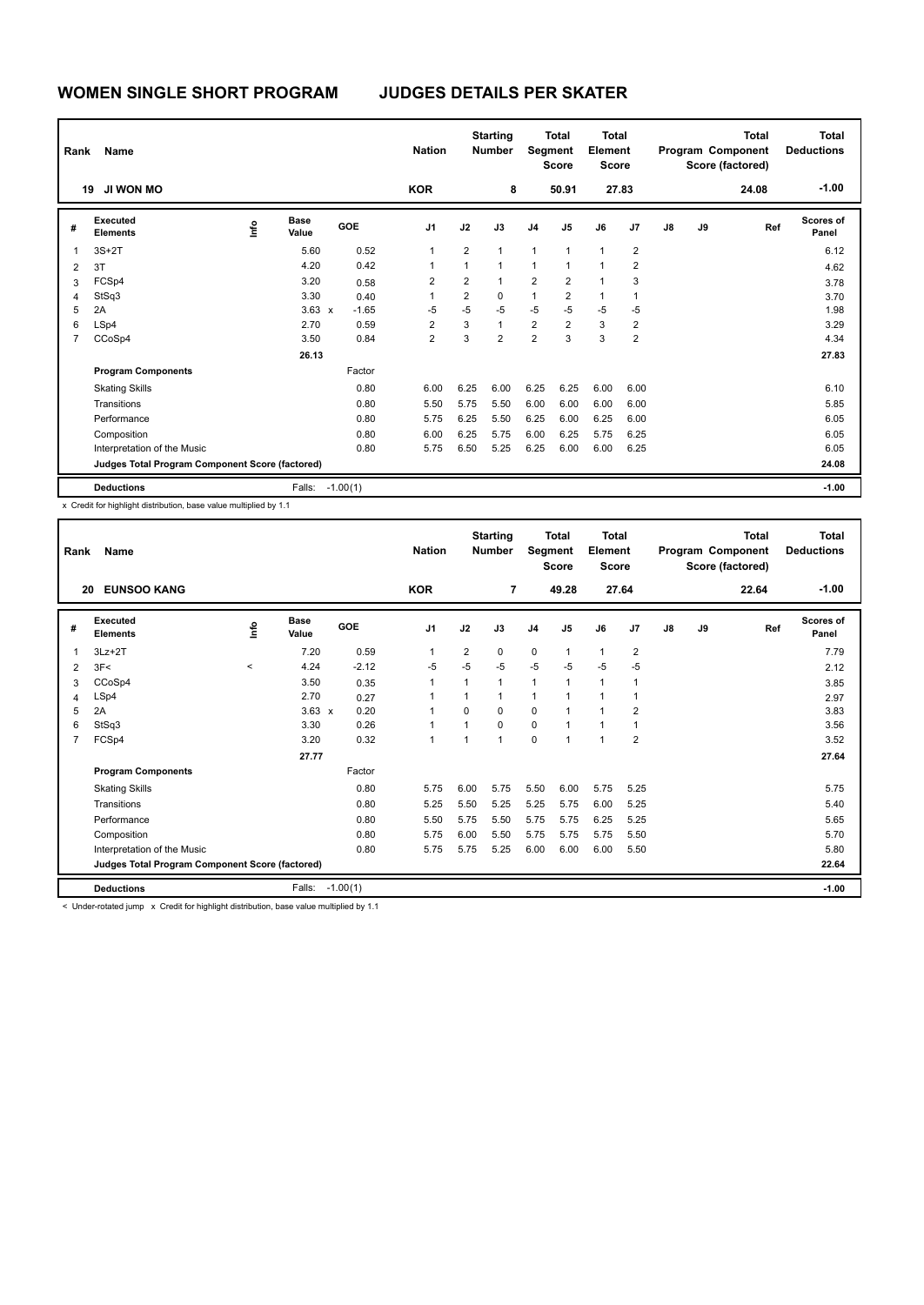| Rank | Name                                            |                          |                      |            | <b>Nation</b>  |                | <b>Starting</b><br><b>Number</b> | Segment        | <b>Total</b><br><b>Score</b> | Total<br>Element<br><b>Score</b> |                |    |    | <b>Total</b><br>Program Component<br>Score (factored) | Total<br><b>Deductions</b> |
|------|-------------------------------------------------|--------------------------|----------------------|------------|----------------|----------------|----------------------------------|----------------|------------------------------|----------------------------------|----------------|----|----|-------------------------------------------------------|----------------------------|
|      | <b>CHAEBIN HWANG</b><br>21                      |                          |                      |            | <b>KOR</b>     |                | 3                                |                | 47.21                        | 25.77                            |                |    |    | 22.44                                                 | $-1.00$                    |
| #    | <b>Executed</b><br><b>Elements</b>              | ١nfo                     | <b>Base</b><br>Value | GOE        | J <sub>1</sub> | J2             | J3                               | J <sub>4</sub> | J <sub>5</sub>               | J6                               | J <sub>7</sub> | J8 | J9 | Ref                                                   | Scores of<br>Panel         |
| 1    | 3F<                                             | $\overline{\phantom{a}}$ | 4.24                 | $-2.12$    | $-5$           | $-5$           | $-5$                             | $-5$           | $-5$                         | $-5$                             | $-5$           |    |    |                                                       | 2.12                       |
| 2    | $3T+3T<$                                        | $\overline{\phantom{a}}$ | 7.56                 | $-0.84$    | $-2$           | $-2$           | $-2$                             | $-2$           | $-2$                         | $-2$                             | $-2$           |    |    |                                                       | 6.72                       |
| 3    | FCSp4                                           |                          | 3.20                 | 0.26       | 0              | 1              | $\mathbf{1}$                     | 1              | $\mathbf{1}$                 | $\mathbf 0$                      | 2              |    |    |                                                       | 3.46                       |
| 4    | 2A                                              |                          | $3.63 \times$        | 0.26       | 1              | 0              | $\mathbf 0$                      | $\overline{1}$ | $\mathbf{1}$                 | $\mathbf{1}$                     | 2              |    |    |                                                       | 3.89                       |
| 5    | CCoSp4                                          |                          | 3.50                 | 0.35       |                | $\overline{2}$ | $\mathbf{1}$                     | 1              | 1                            | $\overline{1}$                   |                |    |    |                                                       | 3.85                       |
| 6    | StSq2                                           |                          | 2.60                 | 0.16       |                | 1              | $\mathbf 0$                      | $\mathbf 0$    | 1                            | $\overline{2}$                   | $\mathbf 0$    |    |    |                                                       | 2.76                       |
| 7    | LSp4                                            |                          | 2.70                 | 0.27       | 1              | $\overline{2}$ | $\overline{1}$                   | $\overline{1}$ | $\mathbf{1}$                 | $\overline{1}$                   | $\mathbf 1$    |    |    |                                                       | 2.97                       |
|      |                                                 |                          | 27.43                |            |                |                |                                  |                |                              |                                  |                |    |    |                                                       | 25.77                      |
|      | <b>Program Components</b>                       |                          |                      | Factor     |                |                |                                  |                |                              |                                  |                |    |    |                                                       |                            |
|      | <b>Skating Skills</b>                           |                          |                      | 0.80       | 5.25           | 6.00           | 6.00                             | 6.00           | 5.75                         | 5.50                             | 5.25           |    |    |                                                       | 5.70                       |
|      | Transitions                                     |                          |                      | 0.80       | 5.00           | 5.75           | 5.50                             | 5.75           | 5.50                         | 5.25                             | 5.00           |    |    |                                                       | 5.40                       |
|      | Performance                                     |                          |                      | 0.80       | 5.50           | 6.00           | 5.75                             | 6.00           | 5.75                         | 5.75                             | 5.25           |    |    |                                                       | 5.75                       |
|      | Composition                                     |                          |                      | 0.80       | 5.25           | 6.00           | 5.75                             | 6.00           | 5.50                         | 5.50                             | 5.25           |    |    |                                                       | 5.60                       |
|      | Interpretation of the Music                     |                          |                      | 0.80       | 5.25           | 6.00           | 5.50                             | 6.00           | 5.75                         | 5.50                             | 5.00           |    |    |                                                       | 5.60                       |
|      | Judges Total Program Component Score (factored) |                          |                      |            |                |                |                                  |                |                              |                                  |                |    |    |                                                       | 22.44                      |
|      | <b>Deductions</b>                               |                          | Falls:               | $-1.00(1)$ |                |                |                                  |                |                              |                                  |                |    |    |                                                       | $-1.00$                    |

< Under-rotated jump x Credit for highlight distribution, base value multiplied by 1.1

| Rank | Name                                                                                                                                                  |         | <b>Nation</b>        |            | <b>Starting</b><br><b>Number</b> | Segment        | <b>Total</b><br><b>Score</b> | <b>Total</b><br>Element<br><b>Score</b> |                |              |                | <b>Total</b><br>Program Component<br>Score (factored) | <b>Total</b><br><b>Deductions</b> |       |                           |
|------|-------------------------------------------------------------------------------------------------------------------------------------------------------|---------|----------------------|------------|----------------------------------|----------------|------------------------------|-----------------------------------------|----------------|--------------|----------------|-------------------------------------------------------|-----------------------------------|-------|---------------------------|
|      | <b>NAYUN LIM</b><br>22                                                                                                                                |         |                      |            | <b>KOR</b>                       |                | 11                           |                                         | 43.61          |              | 24.25          |                                                       |                                   | 20.36 | $-1.00$                   |
| #    | Executed<br><b>Elements</b>                                                                                                                           | lnfo    | <b>Base</b><br>Value | <b>GOE</b> | J <sub>1</sub>                   | J2             | J3                           | J <sub>4</sub>                          | J <sub>5</sub> | J6           | J <sub>7</sub> | J8                                                    | J9                                | Ref   | <b>Scores of</b><br>Panel |
| 1    | $3Lz!q+3T<$                                                                                                                                           | $\prec$ | 9.26                 | $-2.95$    | $-5$                             | $-5$           | $-5$                         | $-5$                                    | $-5$           | $-5$         | $-5$           |                                                       |                                   |       | 6.31                      |
| 2    | 3Fq                                                                                                                                                   | q       | 5.30                 | $-1.06$    | $-2$                             | $-2$           | $-2$                         | $-2$                                    | $-2$           | $-2$         | $-2$           |                                                       |                                   |       | 4.24                      |
| 3    | CCoSp4                                                                                                                                                |         | 3.50                 | 0.35       |                                  | 1              |                              | $\mathbf{1}$                            | 1              | $\mathbf{1}$ | $\overline{2}$ |                                                       |                                   |       | 3.85                      |
| 4    | LSp4                                                                                                                                                  |         | 2.70                 | 0.32       |                                  | $\overline{2}$ | 1                            | $\mathbf{1}$                            |                | $\mathbf{1}$ | $\overline{2}$ |                                                       |                                   |       | 3.02                      |
| 5    | 2A<<                                                                                                                                                  | <<      | 1.21<br>$\mathsf{x}$ | $-0.55$    | $-5$                             | $-5$           | $-5$                         | $-5$                                    | $-5$           | $-5$         | $-5$           |                                                       |                                   |       | 0.66                      |
| 6    | FCSp4                                                                                                                                                 |         | 3.20                 | 0.32       | 1                                | 1              | 1                            | $\mathbf{1}$                            | 1              | $\mathbf{1}$ | 1              |                                                       |                                   |       | 3.52                      |
| 7    | StSq2                                                                                                                                                 |         | 2.60                 | 0.05       | $\overline{1}$                   | $\Omega$       | 0                            | $\Omega$                                | $\overline{1}$ | $\Omega$     | 0              |                                                       |                                   |       | 2.65                      |
|      |                                                                                                                                                       |         | 27.77                |            |                                  |                |                              |                                         |                |              |                |                                                       |                                   |       | 24.25                     |
|      | <b>Program Components</b>                                                                                                                             |         |                      | Factor     |                                  |                |                              |                                         |                |              |                |                                                       |                                   |       |                           |
|      | <b>Skating Skills</b>                                                                                                                                 |         |                      | 0.80       | 5.50                             | 5.75           | 5.25                         | 4.75                                    | 5.00           | 5.25         | 4.50           |                                                       |                                   |       | 5.15                      |
|      | Transitions                                                                                                                                           |         |                      | 0.80       | 5.25                             | 5.50           | 5.00                         | 4.50                                    | 4.50           | 5.25         | 4.00           |                                                       |                                   |       | 4.90                      |
|      | Performance                                                                                                                                           |         |                      | 0.80       | 5.25                             | 5.75           | 5.25                         | 4.75                                    | 4.75           | 5.50         | 4.25           |                                                       |                                   |       | 5.10                      |
|      | Composition                                                                                                                                           |         |                      | 0.80       | 5.50                             | 5.75           | 5.00                         | 4.75                                    | 5.00           | 5.50         | 4.25           |                                                       |                                   |       | 5.15                      |
|      | Interpretation of the Music                                                                                                                           |         |                      | 0.80       | 5.25                             | 5.75           | 5.25                         | 5.00                                    | 5.00           | 5.25         | 4.50           |                                                       |                                   |       | 5.15                      |
|      | Judges Total Program Component Score (factored)                                                                                                       |         |                      |            |                                  |                |                              |                                         |                |              |                |                                                       |                                   |       | 20.36                     |
|      | <b>Deductions</b>                                                                                                                                     |         | Falls:               | $-1.00(1)$ |                                  |                |                              |                                         |                |              |                |                                                       |                                   |       | $-1.00$                   |
|      | < Under-rotated jump << Downgraded jump y Credit for bigblight distribution base yolue multiplied by 1.1 UNot clear edge a lump landed on the quarter |         |                      |            |                                  |                |                              |                                         |                |              |                |                                                       |                                   |       |                           |

Under-rotated jump << Downgraded jump x Credit for highlight distribution, base value multiplied by 1.1 ! Not clear edge q Jump landed on the quarter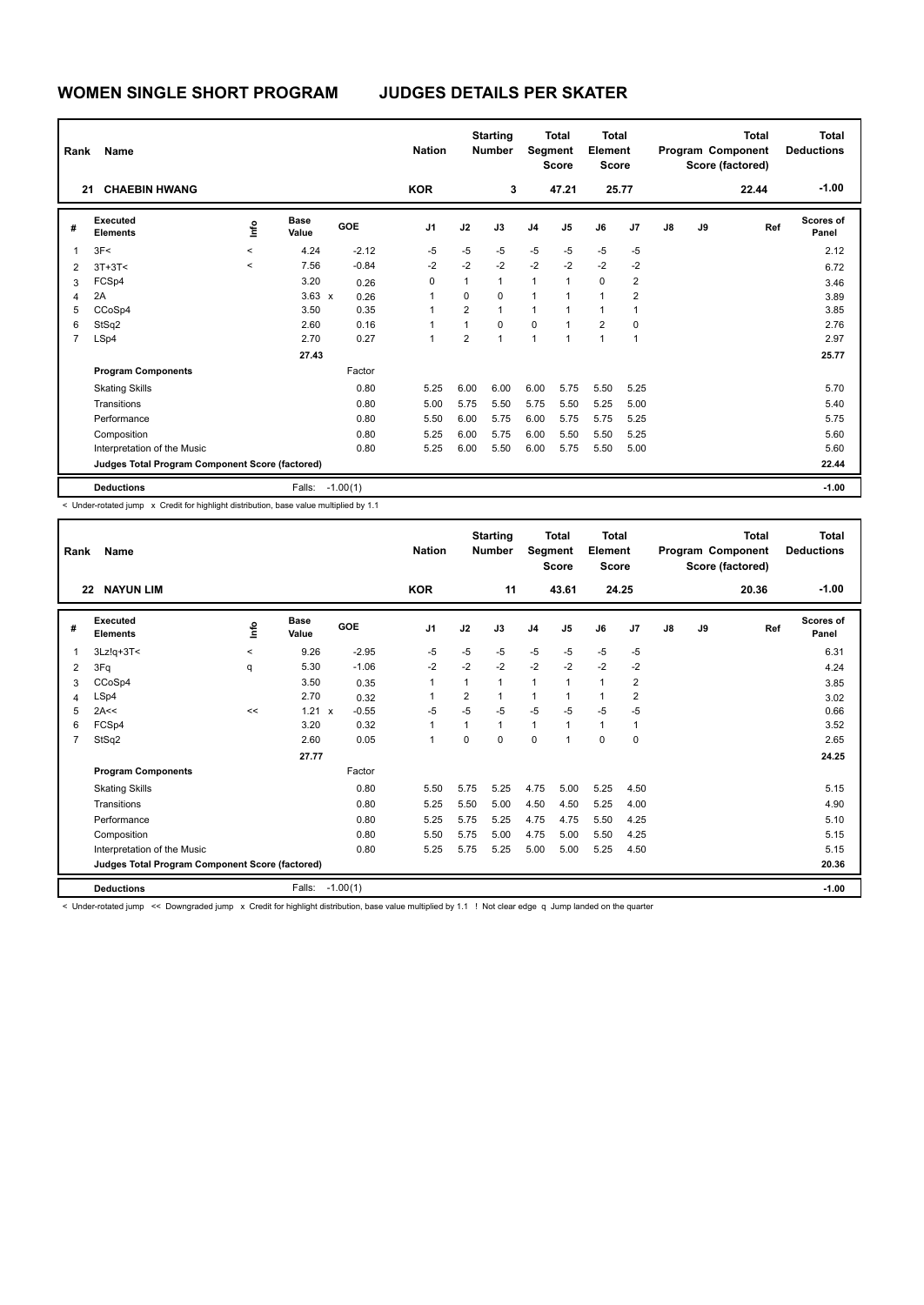| Rank                    | Name                                            |      |                      |            | <b>Nation</b>  |      | <b>Starting</b><br><b>Number</b> | Segment        | <b>Total</b><br><b>Score</b> | <b>Total</b><br>Element<br><b>Score</b> |                |    |    | Total<br>Program Component<br>Score (factored) | <b>Total</b><br><b>Deductions</b> |
|-------------------------|-------------------------------------------------|------|----------------------|------------|----------------|------|----------------------------------|----------------|------------------------------|-----------------------------------------|----------------|----|----|------------------------------------------------|-----------------------------------|
|                         | <b>HYUNSOO LEE</b><br>23                        |      |                      |            | <b>KOR</b>     |      | 12                               |                | 42.49                        |                                         | 22.53          |    |    | 20.96                                          | $-1.00$                           |
| #                       | Executed<br><b>Elements</b>                     | ١nfo | <b>Base</b><br>Value | GOE        | J <sub>1</sub> | J2   | J3                               | J <sub>4</sub> | J5                           | J6                                      | J <sub>7</sub> | J8 | J9 | Ref                                            | <b>Scores of</b><br>Panel         |
| $\overline{\mathbf{1}}$ | 3Lz<<                                           | <<   | 2.10                 | $-1.05$    | $-5$           | $-5$ | $-5$                             | $-5$           | $-5$                         | $-5$                                    | $-5$           |    |    |                                                | 1.05                              |
| $\overline{2}$          | $3S+2T$                                         |      | 5.60                 | 0.00       | 0              | 0    | $\mathbf 0$                      | $\mathbf 0$    | $\Omega$                     | $\mathbf 0$                             | 1              |    |    |                                                | 5.60                              |
| 3                       | FCSp4                                           |      | 3.20                 | 0.26       | 1              |      | $\mathbf{1}$                     | 1              | $\Omega$                     | $\mathbf 0$                             |                |    |    |                                                | 3.46                              |
| 4                       | CCoSp4                                          |      | 3.50                 | 0.35       | 1              |      | $\mathbf 0$                      | 1              | 1                            | $\mathbf{1}$                            |                |    |    |                                                | 3.85                              |
| 5                       | StSq2                                           |      | 2.60                 | 0.10       | 1              | 1    | $\mathbf 0$                      | $\mathbf 0$    | 0                            | $\mathbf{1}$                            | $\mathbf 0$    |    |    |                                                | 2.70                              |
| 6                       | 2A                                              |      | $3.63 \times$        | $-0.46$    | $-1$           | $-1$ | $-2$                             | $-1$           | $-2$                         | $-1$                                    | $-2$           |    |    |                                                | 3.17                              |
| $\overline{7}$          | SSp4                                            |      | 2.50                 | 0.20       | 1              | 1    | $\Omega$                         | $\mathbf{1}$   | $\Omega$                     | $\mathbf{1}$                            | $\mathbf{1}$   |    |    |                                                | 2.70                              |
|                         |                                                 |      | 23.13                |            |                |      |                                  |                |                              |                                         |                |    |    |                                                | 22.53                             |
|                         | <b>Program Components</b>                       |      |                      | Factor     |                |      |                                  |                |                              |                                         |                |    |    |                                                |                                   |
|                         | <b>Skating Skills</b>                           |      |                      | 0.80       | 5.75           | 5.75 | 5.50                             | 5.50           | 5.00                         | 5.75                                    | 4.75           |    |    |                                                | 5.50                              |
|                         | Transitions                                     |      |                      | 0.80       | 5.25           | 5.25 | 5.00                             | 5.00           | 4.50                         | 5.25                                    | 4.00           |    |    |                                                | 5.00                              |
|                         | Performance                                     |      |                      | 0.80       | 5.50           | 5.75 | 5.25                             | 5.75           | 4.50                         | 5.50                                    | 4.50           |    |    |                                                | 5.30                              |
|                         | Composition                                     |      |                      | 0.80       | 5.25           | 5.50 | 5.25                             | 5.25           | 4.75                         | 5.50                                    | 4.25           |    |    |                                                | 5.20                              |
|                         | Interpretation of the Music                     |      |                      | 0.80       | 5.00           | 5.75 | 5.25                             | 5.50           | 4.75                         | 5.50                                    | 4.50           |    |    |                                                | 5.20                              |
|                         | Judges Total Program Component Score (factored) |      |                      |            |                |      |                                  |                |                              |                                         |                |    |    |                                                | 20.96                             |
|                         | <b>Deductions</b>                               |      | Falls:               | $-1.00(1)$ |                |      |                                  |                |                              |                                         |                |    |    |                                                | $-1.00$                           |

<< Downgraded jump x Credit for highlight distribution, base value multiplied by 1.1

| Rank           | Name<br><b>24 SEUNGA HONG</b>                                                                                    |         |                      |            | <b>Nation</b>  |          | <b>Starting</b><br><b>Number</b> | Segment        | <b>Total</b><br><b>Score</b> | <b>Total</b><br>Element<br><b>Score</b> |                |               |    | <b>Total</b><br>Program Component<br>Score (factored) | Total<br><b>Deductions</b> |
|----------------|------------------------------------------------------------------------------------------------------------------|---------|----------------------|------------|----------------|----------|----------------------------------|----------------|------------------------------|-----------------------------------------|----------------|---------------|----|-------------------------------------------------------|----------------------------|
|                |                                                                                                                  |         |                      |            | <b>KOR</b>     |          | 6                                |                | 41.45                        |                                         | 22.81          |               |    | 20.64                                                 | $-2.00$                    |
| #              | Executed<br><b>Elements</b>                                                                                      | ١mfo    | <b>Base</b><br>Value | GOE        | J <sub>1</sub> | J2       | J3                               | J <sub>4</sub> | J5                           | J6                                      | J7             | $\mathsf{J}8$ | J9 | Ref                                                   | <b>Scores of</b><br>Panel  |
| $\overline{1}$ | 3Lz<                                                                                                             | $\prec$ | 4.72                 | $-2.36$    | $-5$           | $-5$     | $-5$                             | $-5$           | $-5$                         | $-5$                                    | $-5$           |               |    |                                                       | 2.36                       |
| $\overline{2}$ | 3F!+2T                                                                                                           |         | 6.60                 | $-0.74$    | $-2$           | $-1$     | $-3$                             | $-1$           | $-2$                         | $-1$                                    | $-1$           |               |    |                                                       | 5.86                       |
| 3              | FCSp4                                                                                                            |         | 3.20                 | 0.00       | 0              | 0        | 0                                | 0              | 0                            | $\mathbf 0$                             | $\overline{2}$ |               |    |                                                       | 3.20                       |
| 4              | 2A                                                                                                               |         | $3.63 \times$        | $-1.65$    | $-5$           | $-5$     | $-5$                             | $-5$           | $-5$                         | $-5$                                    | $-5$           |               |    |                                                       | 1.98                       |
| 5              | StSq3                                                                                                            |         | 3.30                 | 0.07       | $\overline{1}$ | $\Omega$ | $\Omega$                         | $\mathbf 0$    | $\overline{1}$               | $\Omega$                                | 0              |               |    |                                                       | 3.37                       |
| 6              | CCoSp3                                                                                                           |         | 3.00                 | 0.18       | 1              | $\Omega$ | $\mathbf{1}$                     | 1              | 1                            | $\mathbf 0$                             | 0              |               |    |                                                       | 3.18                       |
| 7              | LSp4                                                                                                             |         | 2.70                 | 0.16       | $\overline{1}$ | $\Omega$ | $\Omega$                         | 1              | 1                            | $\Omega$                                | 1              |               |    |                                                       | 2.86                       |
|                |                                                                                                                  |         | 27.15                |            |                |          |                                  |                |                              |                                         |                |               |    |                                                       | 22.81                      |
|                | <b>Program Components</b>                                                                                        |         |                      | Factor     |                |          |                                  |                |                              |                                         |                |               |    |                                                       |                            |
|                | <b>Skating Skills</b>                                                                                            |         |                      | 0.80       | 5.50           | 5.75     | 5.00                             | 5.25           | 5.25                         | 5.50                                    | 4.50           |               |    |                                                       | 5.30                       |
|                | Transitions                                                                                                      |         |                      | 0.80       | 5.00           | 5.50     | 5.00                             | 5.00           | 4.50                         | 5.00                                    | 4.25           |               |    |                                                       | 4.90                       |
|                | Performance                                                                                                      |         |                      | 0.80       | 5.00           | 5.75     | 5.25                             | 5.50           | 4.75                         | 5.50                                    | 4.50           |               |    |                                                       | 5.20                       |
|                | Composition                                                                                                      |         |                      | 0.80       | 5.25           | 5.75     | 5.25                             | 5.25           | 4.75                         | 5.50                                    | 4.25           |               |    |                                                       | 5.20                       |
|                | Interpretation of the Music                                                                                      |         |                      | 0.80       | 5.25           | 5.75     | 5.00                             | 5.50           | 5.00                         | 5.25                                    | 4.25           |               |    |                                                       | 5.20                       |
|                | Judges Total Program Component Score (factored)                                                                  |         |                      |            |                |          |                                  |                |                              |                                         |                |               |    |                                                       | 20.64                      |
|                | <b>Deductions</b>                                                                                                |         | Falls:               | $-2.00(2)$ |                |          |                                  |                |                              |                                         |                |               |    |                                                       | $-2.00$                    |
|                | a Thomas concept these in the distribution of a significant contractive contracts of a state of a transportation |         |                      |            |                |          |                                  |                |                              |                                         |                |               |    |                                                       |                            |

Under-rotated jump x Credit for highlight distribution, base value multiplied by 1.1 ! Not clear edge